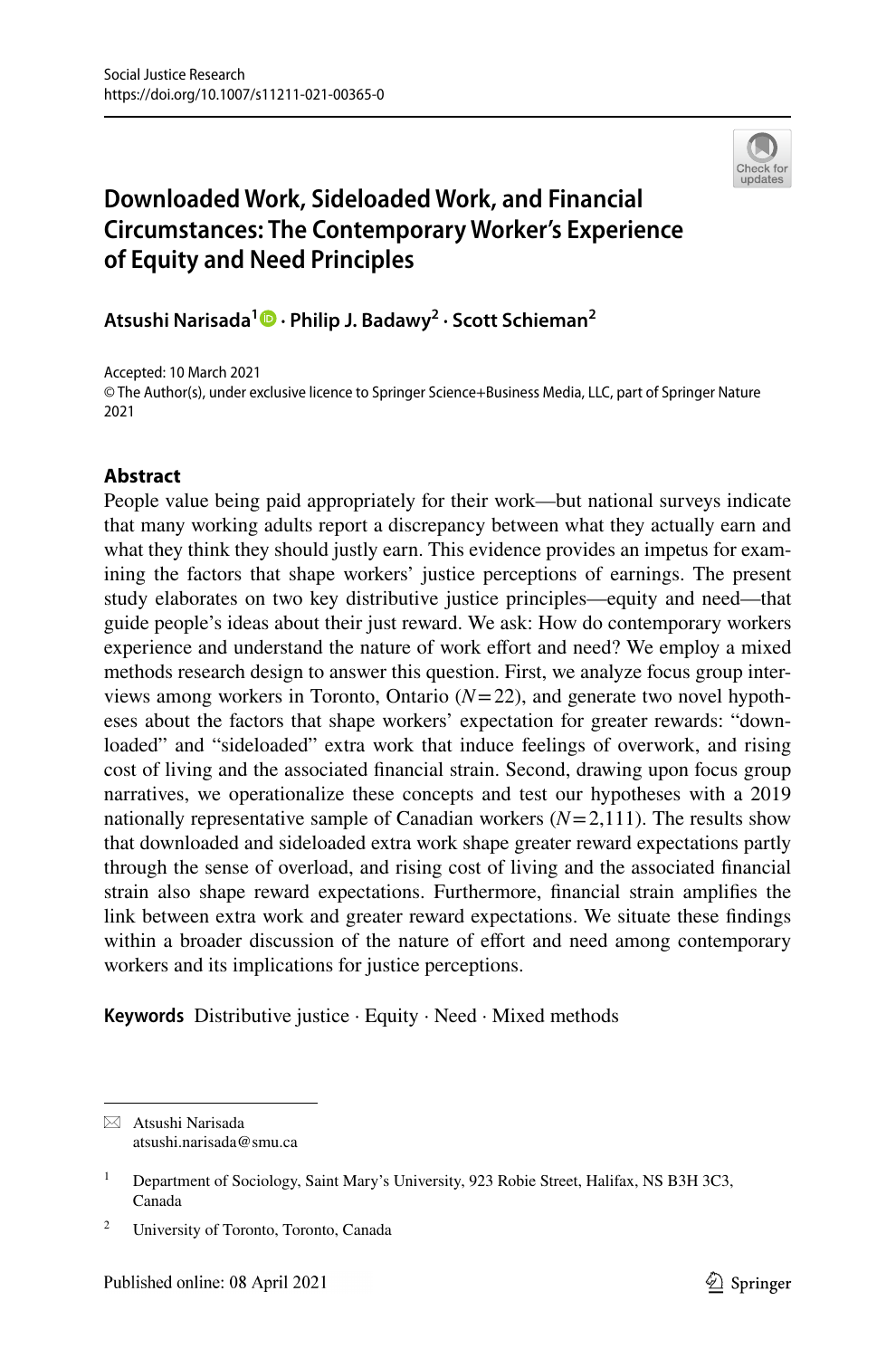### **Introduction**

People value being paid appropriately for their work—but many working adults report a discrepancy between what they earn and what they think is fair. As Jasso [\(1978](#page-24-0), p. 1399) observed decades ago: "We live in a world that rarely realizes congruence between actual earnings and just earnings." Data from the 2017 Canadian Work, Stress, and Health Study show that 52 percent of Canadian workers report being paid less than what is just (Narisada, [2019\)](#page-25-0), and similar statistics have been documented in the United States and beyond (ISSP Research Group, [2012\)](#page-24-1). This perception of underreward has consequences for employee health and well-being (Colquitt et al., [2001](#page-24-2); Robbins et al., [2012\)](#page-25-1), including job dissatis-faction (Narisada & Schieman, [2016](#page-25-2)), depressive symptoms (Tepper, [2001](#page-25-3)), and poor physical health (Schunck et al., [2015](#page-25-4)). These fndings underscore the importance of understanding the processes that shape the sense of underreward. More specifcally, it encourages researchers to continue examining a key question in distributive justice: What do people think is just?

Our objective is to elaborate on the nature of *work-related contributions* and *needs* that shape workers' sense of their just reward—that is, what individuals think they should justly earn. By expanding the scope of what constitutes contributions and needs for contemporary workers, we can better understand how individuals come to perceive their earnings as unjust. We address this objective by employing a mixed methods design that consists of a qualitative analysis of focus groups and a follow-up quantitative analysis of a national survey of workers. We adopt this approach to discover previously underexplored determinants of the just reward, generate testable hypotheses, and evaluate those hypotheses with a random sample that allows generality of patterns to the broader population. In this endeavor, we respond to recent recommendations in the sociological justice literature for greater integration of insights from qualitative research with those from surveys and experiments (Kittel, [2020\)](#page-24-3). We report and interpret evidence from three focus group interviews of 22 workers from the Greater Toronto Area in Ontario, Canada. These interviews reveal two factors that elevate workers' just reward and contribute to their sense of underreward: (1) "downloaded" and "sideloaded" extra work and the associated sense of overload, and (2) rising costs of living and the corresponding fnancial strain. We then operationalize these concepts and test our hypotheses using data from a nationally representative sample of 2,111 workers known as the 2019 *Canadian Quality of Work and Economic Life Study* (C-QWELS).

### **Background**

### **The Equity Principle and Work‑Related Contributions**

Individuals perceive a sense of justice when the amount of reward received corresponds to the amount regarded as just based on distributive justice principles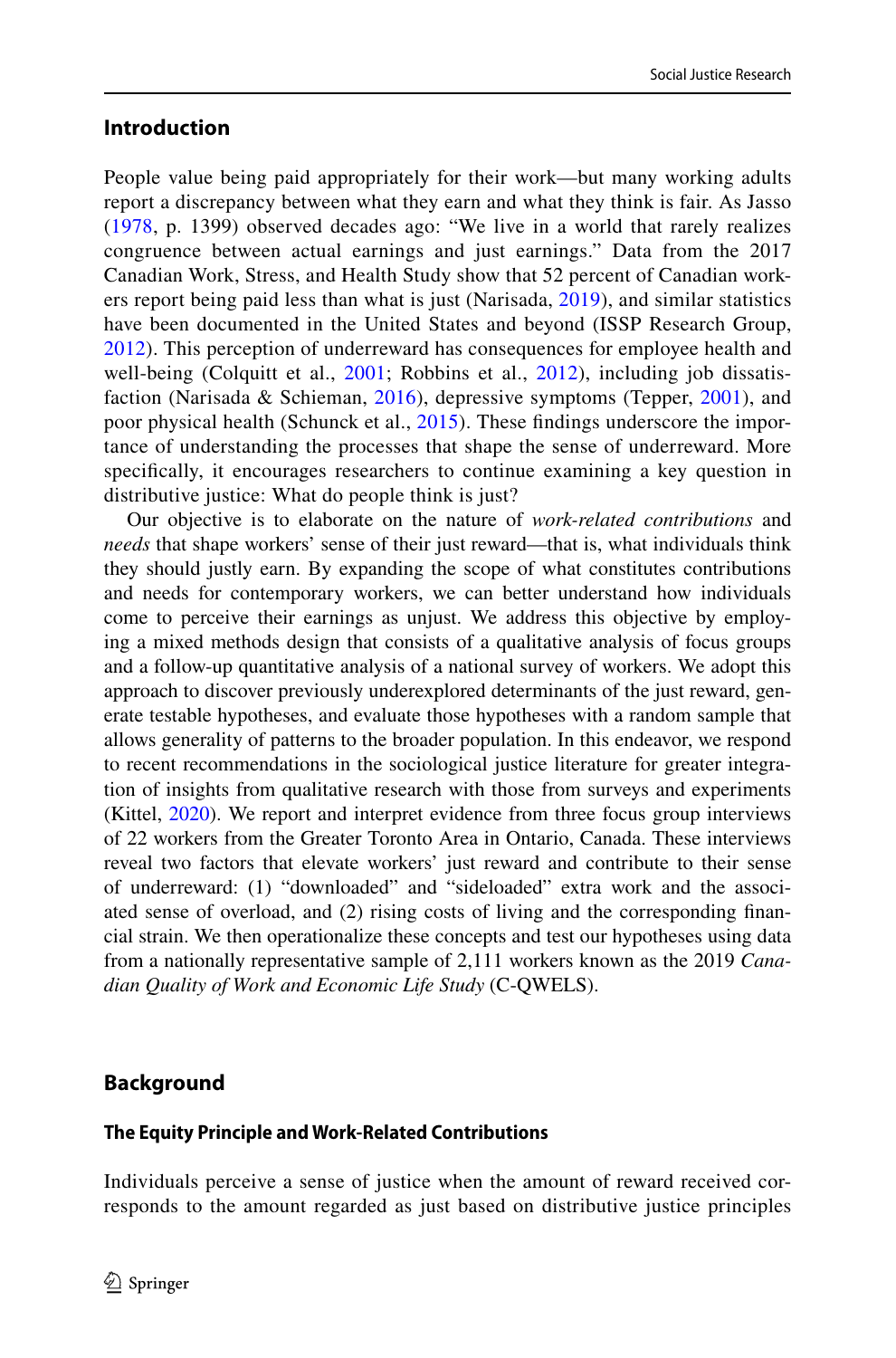(Hegtvedt, [2018\)](#page-24-4). Using terminology from Jasso's distributive justice theory, an observer compares the *actual reward* (reward received) to the *just reward* (reward regarded as just) to produce a *justice evaluation*, an evaluation of whether the recipient has been rewarded fairly, and if not, the severity of underreward or over-reward (for a recent review, see Jasso et al., [2016](#page-24-5)). As the just reward serves as the basis by which the actual reward is evaluated, the specifcation of factors that shape the just reward is central to understanding how individuals perceive underreward. Scholars have identifed three main distributive justice principles that guide decisions about the just reward: The *equality principle* dictates that all recipients should earn the same amount of reward, the *equity principle* dictates that reward should be distributed based on recipients' inputs, and the *needs principle* dictates that reward should be distributed based on recipients' needs (e.g., Deutsch, [1975](#page-24-6)).

Which principles guide evaluations about the fairness of earnings? Factorial survey research has examined this question using vignette designs, where observers are presented with descriptions of fctitious persons and are tasked with either providing justice evaluations of the actual earnings or the amount of just earnings (Alves & Rossi, [1978;](#page-23-0) Auspurg et al., [2017;](#page-23-1) Gatskova, [2013;](#page-24-7) Hermkens & Boerman, [1989;](#page-24-8) Jasso & Rossi, [1977;](#page-24-9) Shamon & Dülmer, [2014](#page-25-5); for a review, see Liebig et al., [2015](#page-25-6)). Studies consistently show that observers do not regard equality of earnings as fair. Rather, equity and need principles underlie observers' evaluations, with the former being particularly salient. With regard to the equity principle, observers tend to evaluate vignettes with greater inputs—most importantly, occupational prestige and educational attainment—as more underrewarded and deserving a higher just reward (e.g., Alves & Rossi, [1978;](#page-23-0) Hermkens & Boerman, [1989](#page-24-8); Shamon & Dülmer, [2014](#page-25-5)). However, the types of inputs assessed tend to focus on individual *attributes* like occupational prestige (Cook & Yamagishi, [1983\)](#page-24-10), while inputs that are readily conceived as *work-related contributions* have been limited to general indicators of "effort" or "job performance" without further specification. For example, work efort may represent time spent at work, the intensity at which one works, and so on—but the meaning of effort is obscured when vignettes are presented as simply signaling actors' low versus high effort. In sum, factorial survey studies demonstrate the existence of a normative structure that guides judgments about the fairness of earnings, and the equity principle appears to be central; however, the specifc nature of work-related contributions assessed in these designs have been somewhat restricted.<sup>[1](#page-2-0)</sup>

Contributions may encompass dimensions of effort, ability, and performance (see Törnblom & Kazemi, [2012](#page-25-7)). Following Adams' [\(1963](#page-23-2)) emphasis on efort as a key input, dimensions of efort appear prominently in prior conceptualizations of workrelated contributions. Studies that assess fairness perceptions of workers' own earnings fnd that those with longer contractual working hours and overtime hours report

<span id="page-2-0"></span><sup>&</sup>lt;sup>1</sup> We acknowledge that vignettes with a large number of dimensions can present challenges for observers who are tasked with rating them and this can create methodological issues (Auspurg & Hinz  $2015$ ). It is therefore understandable that factorial survey studies have focused on these general indicators of work contributions.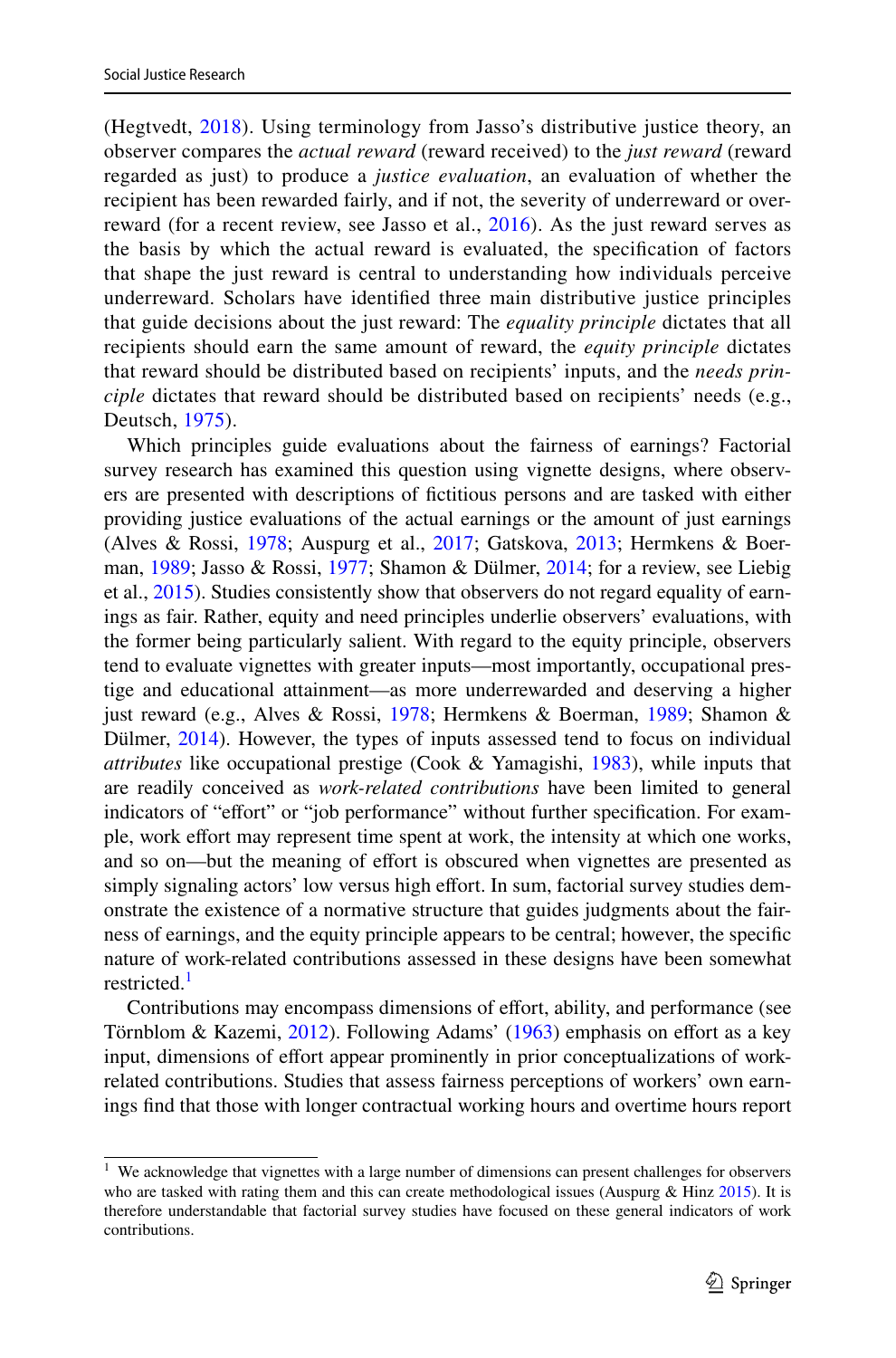higher levels of underreward (Liebig et al., [2012](#page-25-8); Sauer & May, [2017;](#page-25-9) Valet, [2018\)](#page-25-10). While work hours represents an important aspect of effort, work effort can be conceptualized more broadly as exposure to *work demands* that necessitate high investment in the work role. This is particularly evident in occupational stress frameworks such as the effort–reward imbalance (ERI) model, which stipulates that "failed reciprocity" in employer–employee relationships marked by high effort-low reward conditions undermine employee health (Siegrist, [1996](#page-25-11); for a review, see van Vegchel et al., [2005](#page-26-0)). In this model, effort is measured across six dimensions: physical load, time pressure, overtime hours, work interruptions, responsibility, and increased demands over time (Siegrist et al., [2004\)](#page-25-12). The ERI model does not measure justice perceptions, as the imbalance between effort and reward is assumed to directly afect health. However, the ERI model's conceptualization of efort is clearly aligned with the notion of inputs in distributive justice. Beyond studies in the ERI tradition, applications of the job demands-resources (JD-R) model (Bakker & Demerouti, [2017](#page-24-11)) to perceived inequity suggest similar conceptualizations of work effort. For example, Hu et al. [\(2013](#page-24-12)) demonstrate that job demands—which comprise a broad set of demands like interpersonal confict in addition to workload—harm employee well-being, partly through the perception of under-beneft in the employer-employee relationship. Taken together, these ideas and fndings indicate that the elements of work efort that are relevant to justice perceptions include work hours, but also exposure to work demands.

These perspectives have been applied and extended in recent population-based research that directly assess the fairness perceptions of earnings. For example, Sauer and May [\(2017](#page-25-9)) report higher just earnings among workers exposed to poor social relationships at work, a type of demand in the conceptual frame of the JD-R model. Another study fnds that work pressure is associated with higher just earnings—in part because work pressure increases blurred boundaries between work and family roles and greater work–family confict (Narisada, [2020](#page-25-13)). In the present study, we build upon this research by extending the conceptualization of work efort among contemporary workers, asking: How do workers make sense of their efforts and how are they related to their expectations of rewards? As we demonstrate below, the themes discovered from the focus group interviews shed light on previously underexplored forms and processes of work effort that elevate workers' reward expectations and contribute to their sense of underreward.

#### **The Need Principle and Financial Circumstances**

In contrast to the equity principle, the need principle dictates that outcomes should be distributed based on recipients' needs (Deutsch, [1975](#page-24-6)). In early experiments on the need principle, two hypothetical persons were described as having completed a joint task with equal inputs but varying in fnancial need. Subjects tended to allocate a larger portion of the reward to the person with greater need—indicating that need is a standard that guides decisions about what people should justly receive (Lamm & Schwinger, [1980,](#page-24-13) [1983\)](#page-25-14). Likewise, factorial surveys show that people use the need principle to evaluate fairness in the distributions of earnings: All else being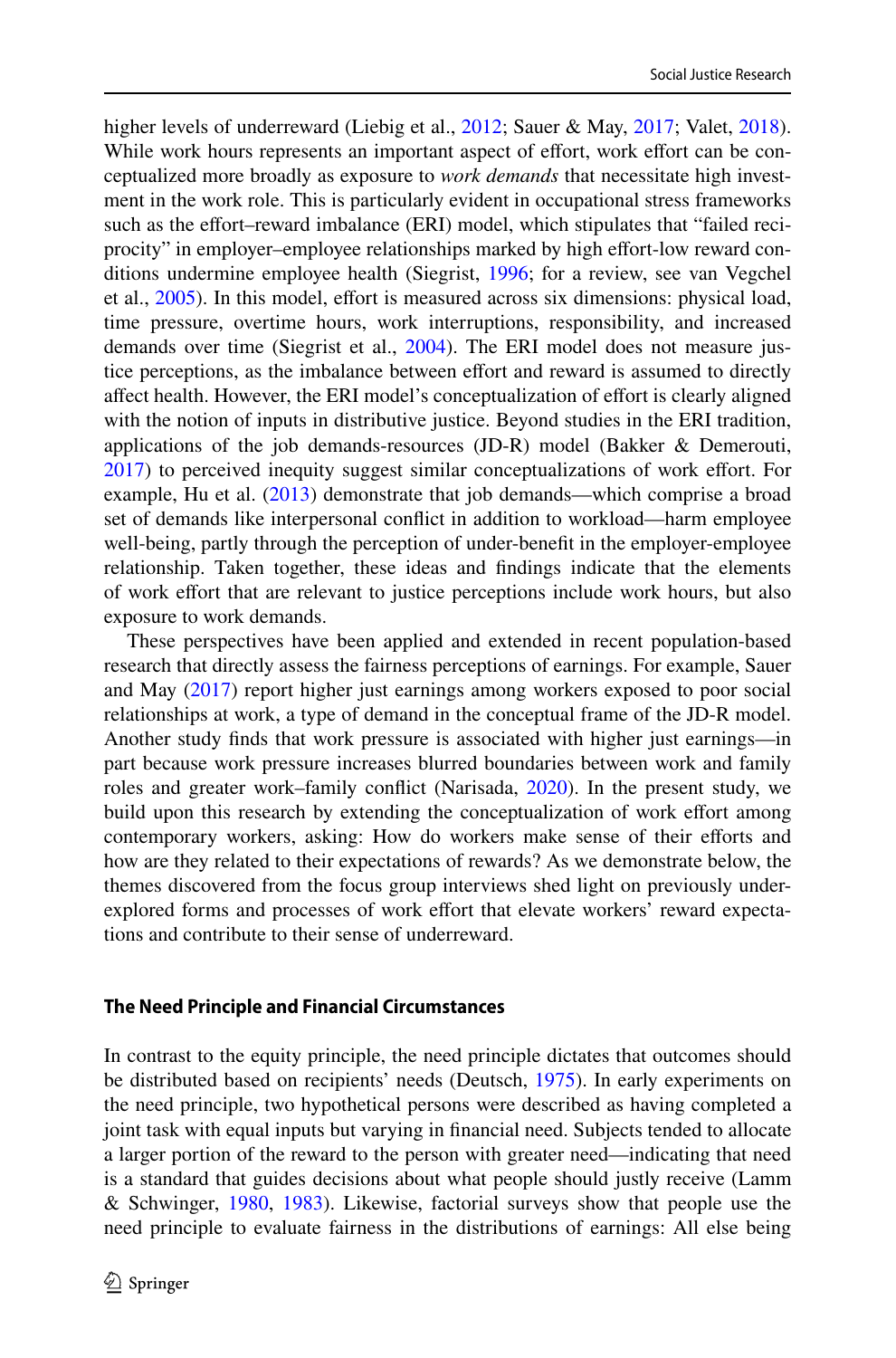equal, observers tend to rate actors in vignettes who are married or have children as more underrewarded and deserving higher earnings (Alves & Rossi, [1978](#page-23-0); Gatskova, [2013](#page-24-7); Jasso & Rossi, [1977](#page-24-9); Shamon & Dülmer, [2014](#page-25-5)). These characteristics that represent greater need, however, are less strongly associated with justice evaluations or just earnings compared to dimensions like occupational prestige or education (e.g., Hermkens & Boerman, [1989](#page-24-8); Shamon & Dülmer, [2014\)](#page-25-5). Thus, there appears to be a consensus that the need principle is given less weight than the equity principle in guiding fairness evaluations of earnings (Liebig et al., [2015](#page-25-6)). Supporting these observations, cross-national (non-factorial) surveys on justice attitudes indicate that while the majority of individuals support income distributions based on effort and performance (e.g., how "hard" and how "well" people work), there is less support for distributions based on need (e.g., "what is needed to support a family" and the presence of children) (Evans et al., [2010;](#page-24-14) see also Aalberg, [2003](#page-23-4)).

The aforementioned studies demonstrate that people do consider need as a standard in evaluating how earnings should be distributed, although it appears to be less salient than the equity principle. However, to our knowledge the ways that need considerations shape evaluations of workers' own earnings remains relatively underexamined. One question that emerges from the fndings in factorial survey research is whether need can be assessed in more direct ways. It can be argued that marital and parental statuses—as depicted in the vignettes—are *proxies* of need. That is, the relevance of these factors is interpreted as supporting the operation of the need principle—presumably because married individuals and those with children are likely to have greater fnancial need. We therefore extend previous research with a more direct examination of fnancial circumstances and assess how these are related to fairness evaluations of one's own earnings. This consideration is important in light of Kittel's [\(2020](#page-24-3):103) conceptualization of need-based justice, which entails "the idea that all members of a society are entitled to the consumption of a certain basket of goods, or put otherwise, a certain standard of living." We seek to assess that standard of living and the sense of need surrounding it by advancing understanding about the nature and relevance of need in workers' accounts of unjust earnings.

#### **Methodological Overview**

The present study employs a mixed methods research design by drawing on focus group interviews among Toronto residents and survey data from a national sample of Canadian workers. Our motivation for employing two sources of data is complementarity, whereby the results from one method is used to elaborate, enhance, and interpret the results from another method (Greene et al., [1989](#page-24-15); Small, [2011\)](#page-25-15). We base our approach on Morgan's [\(2014](#page-25-16)) sequential-priorities model, which consist of four general mixed methods research designs that difer in the principles of sequencing and prioritizing. The present study falls into the category of a principal qualitative project with a quantitative follow-up (QUAL  $\rightarrow$  quant). We analyzed our focus group data to identify themes deductively based on our research questions and inductively through interview responses to generate testable hypotheses about the factors that shape expectations for greater rewards. We then operationalize the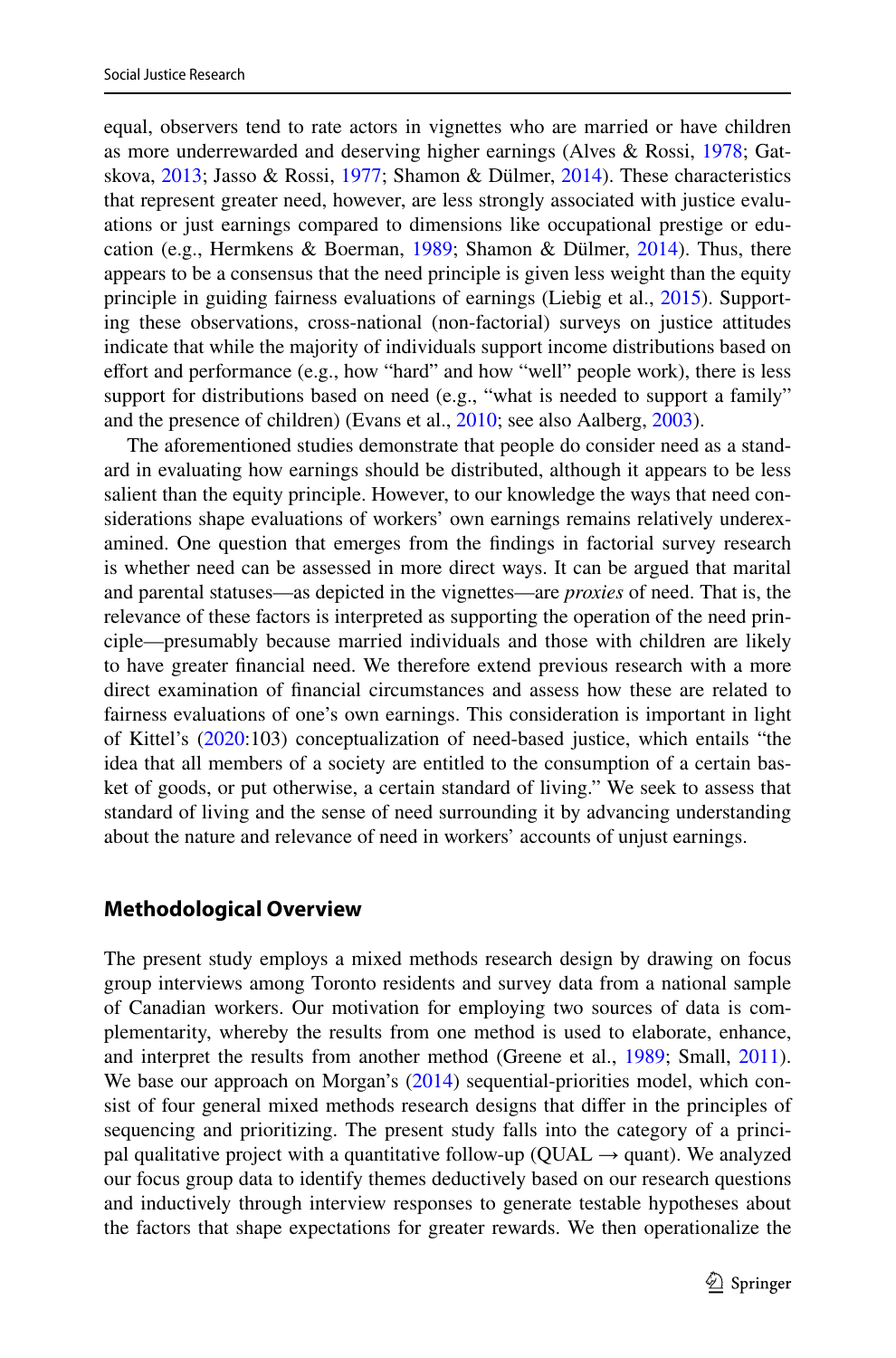concepts identifed in the focus groups with survey items and test our hypotheses deductively using a random sample of workers. The quantitative follow-up extends a standalone qualitative project by permitting researchers to assess whether the experiences among a specifc group of individuals can be generalized beyond this context to the broader population (Morgan, [2014](#page-25-16)). We frst discuss the fndings from the focus group and the hypotheses that they generate. This is followed by the discussion of the fndings from the quantitative analysis.

### **Focus Group Interviews of Toronto Workers**

#### **Data**

We conducted three focus group interviews between July and September of 2018 with the objective of discovering the nature of working conditions that contribute to perceptions of underreward. Focus groups are appropriate for examining the ways people make sense of their own experiences and how these thoughts are clarifed through interaction in a group discussion (Krueger & Casey, [2014](#page-24-16)). All participants had previously taken part in the 2017 Canadian Work, Stress, and Health survey (CANWSH), a national telephone survey of Canadian workers. From this dataset, we recruited 22 participants residing in the Greater Toronto Area who reported being underrewarded on at least one of three survey questions on distributive justice (reported in Appendix Table [3\)](#page-22-0). Each focus group consisted of 6–9 participants, with each interview lasting about 90 minutes. While this sample is not meant to be representative of the broader population of workers, our participants were diverse with respect to demographic characteristics. We report the profles of the participants in Appendix Table [4.](#page-23-5)

To facilitate group interviews, the CANWSH survey questions on distributive justice were used as a guide to foster discussion and engagement among the participants. After the completion of the interviews, each participant received an incentive of \$70. We audio recorded the interviews and transcribed them verbatim. We used NVIVO to assist our analysis of data. Nodes were used to code the transcripts, which were organized into node hierarchies that represent particular themes. After coding the transcripts separately, the authors of the study met to discuss emerging themes and interpretations of participants' responses and exchanges. All names that appear in the fndings are pseudonyms.

### **Findings**

Our analysis of the focus group data reveals two key themes that shape higher just reward, and in turn, evaluations of underreward. The frst pertains to work-related efort: Extra work—which can be "downloaded" from superiors or "sideloaded" from colleagues—contributes to feelings of being overloaded. The second pertains to the elements of need: Rising cost of living and the induced fnancial strain. In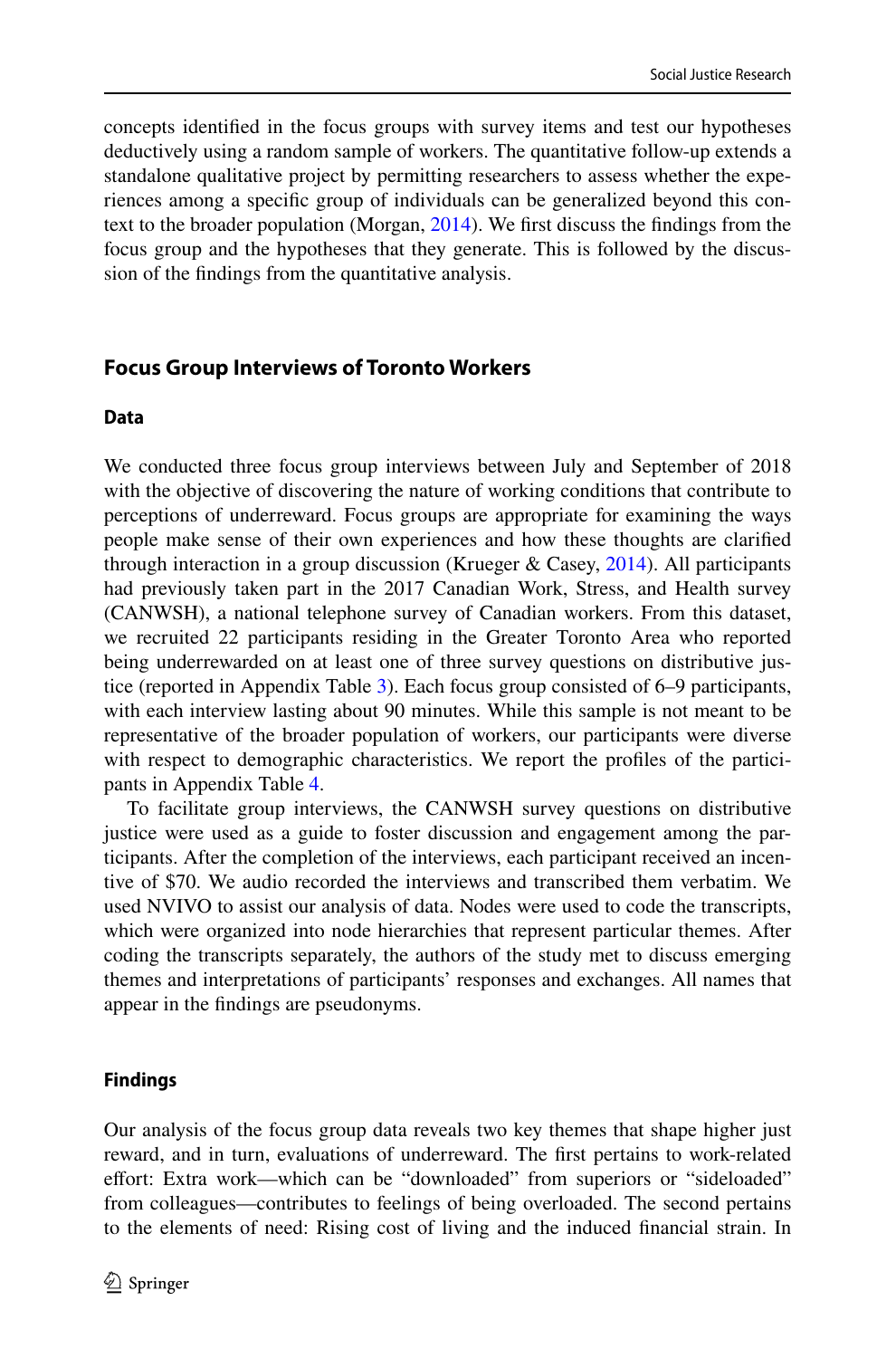addition to these themes, a sub-theme emerged regarding combinations of contributions and need. We discuss each of these below.

*Extra Work I: Downloaded Work.* The frst theme pertains to the ways in which employees are required to complete extra or additional work—work that is perceived to extend beyond the parameters of the job description. One form of extra work emerges when additional accountabilities and responsibilities are "downloaded" to subordinates from those in more senior positions or with greater job authority. When the moderator asked focus group participants to refect on their responses to the frst distributive justice item (DJ1 in Appendix Table [3](#page-22-0)), Chris, a male disabilitysupport worker explained:

*Chris*: I just find that the workload has increased over the years.

*Moderator:* The workload?

*Chris*: Yeah, the workload. You know, more accountability measures have been downloaded from senior positions, another position above you has been downloaded below. And yet, you know, you don't see that increase [in pay] per se. I can say we are fortunate in a way that we are protected by a unionized environment, in some sense. But, it doesn't stop certain policies, you know, changing and interrupting your work flow, flow each time.

Chris then elaborated on what he means by "accountability measures":

*Chris*: We are required to teach and give personal services to individuals that need support. But we are also required to document individual progress and all that. And documentation changes over time, so you know, that personal oneon-one teaching is being taken away into a documentation process. So your workfow that you are used to gets interrupted by a new policy, a new kind of documentation, etcetera.

*Moderator*: So […] the reason why you reported that you feel underpaid is what? Related to…?

*Chris*: Yeah, related to the additional work.

Chris identifes the additional work—the downloaded accountability measures as a source of his evaluation of underreward. New policies implemented by management generate new burdens associated with additional documentation that, in turn, interrupts his workfow. This downloaded work detracts from his ability to engage in the primary aspects of his job—the activities related to one-on-one teaching of individuals with disabilities. The equity principle predicts that this kind of extra work represents a type of contribution that *should* translate into higher rewards; however, as Chris lamented, there is no commensurate increase in his pay—and this shapes his expressed evaluation of underreward.

The concerns raised by Chris resonated with other focus group participants, who subsequently shared their experiences with this theme, adding elaborations to the origins and nature of downloaded work:

*Madeline*: It's like what [Chris] mentioned too...It's like the more heads of the departments they get rid of, the more it comes down to you. So, we used to have people that do this, so now we want you to look after that, and continue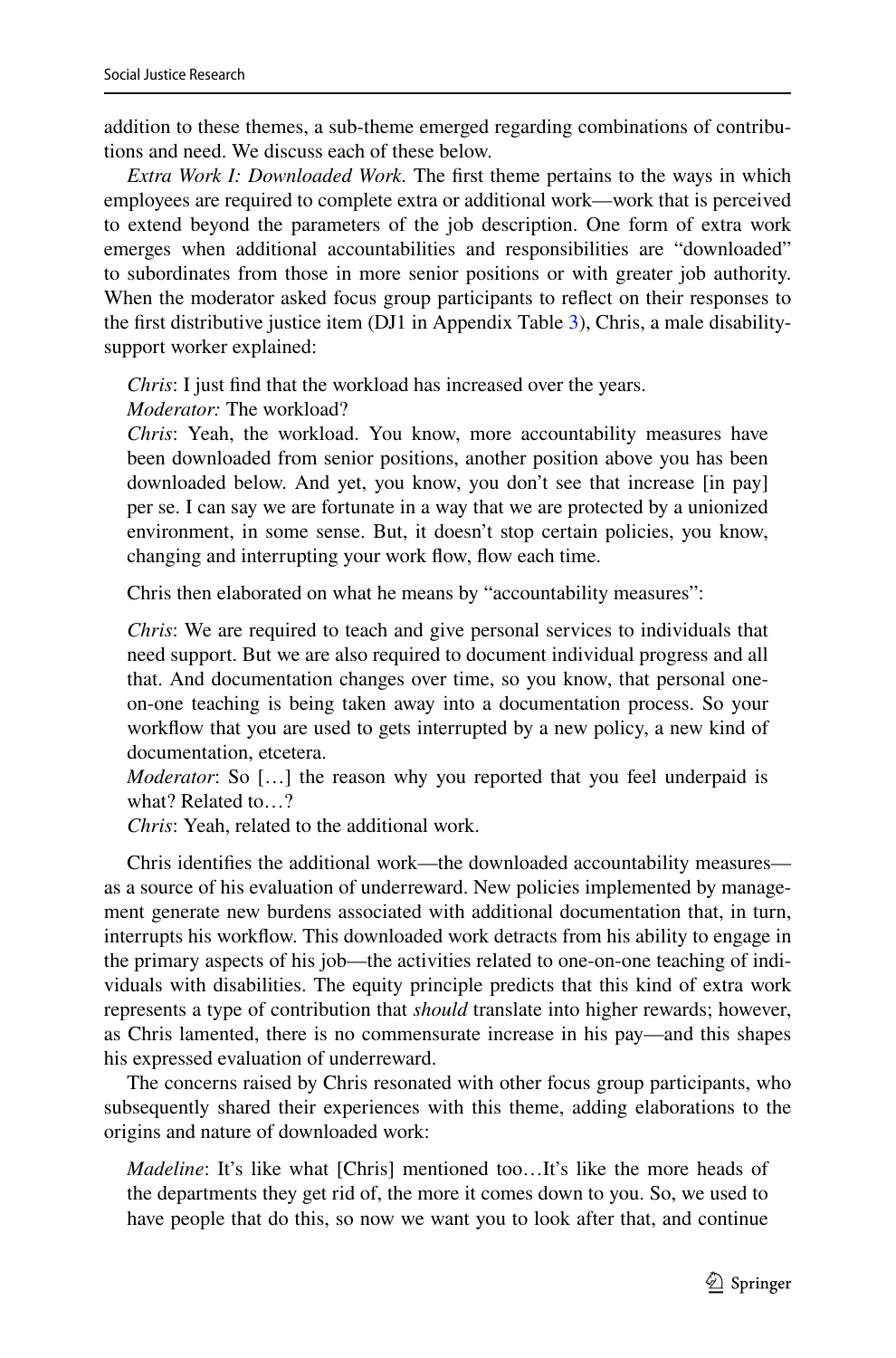what you're doing. It gets to be more and more and more, so we'll have less people, and then everybody is just a number basically working away trying to keep their head above water.

*Candace*: And then, they don't want to give you the job title name, because they don't want to pay you, so they just make you do the job and you don't have the job title…The same job as the supervisor or somebody getting more money, and then they're not paying you for that.

*Jack*: I was just going to agree with [Madeline] on that [...] I get multiple extra responsibilities, basically: "We don't need more people. We need you to do more."

When senior positions are dissolved, the responsibilities of those positions are downloaded to remaining workers. Thus, in addition to the extra work associated with new documentation processes that Chris identifed, downloaded work also encompasses work that superiors should be or had been doing that are passed on to subordinates. This extra work must be completed on top of their regular responsibilities and without additional resources to meet those demands, which in Madeline's case contributes to the sense of being overwhelmed. This narrative resonates with Kelly and Moen's  $(2020)$  $(2020)$  recent analysis of overload, "the sense that there is too much to do given the resources at hand" (p.59), an increasingly prevalent issue among contemporary workers. Financial pressures to cut costs often steer organizations to downsize or ofshore labor abroad. This leads existing workers to do more work with less, contributing to the sense of overload that has consequences for employee performance, retention, and well-being (Kelly & Moen, [2020](#page-24-17)).

This exchange also intersects with Pearlin's [\(1983](#page-25-17), [1989\)](#page-25-18) idea of *role restructuring* whereby workers recognize an expansion in their usual work-related responsibilities, which can result in "the violation of expectations" (Pearlin, [1989:](#page-25-18)246). These violated expectations about one's scope of work responsibilities could lead workers to re-evaluate their pay. Furthermore, Candace's experience suggests elements of exploitation and devaluation, as she does not receive an increase in status or pay that should be associated with taking on more responsibilities and conducting the same tasks as higher-paid supervisors. In distributive justice terms, we can surmise that organizational restructuring increases exposure to downloaded work, which elevate workers' just reward—but actual earnings and other perceived rewards like higher status are fxed. This discrepancy shapes the evaluation of underreward.

*Extra Work II: Sideloaded Work.* Another form of extra work pertains to the ways in which work is "sideloaded" from coworkers or peers in work groups. In contrast to the top-down nature of downloaded work, sideloaded work represents a lateral movement of extra work demands. First, sideloaded work can emerge when those who are especially skilled in their jobs have to attend to mistakes or difficulties incurred by their colleagues. Rosa, a female beautician, explained:

*Rosa*: I felt like my skills, they recognized that they were higher than some of the coworkers so they would make me fx some issues, or clients were unsatisfied, so they would give them to me so I can fix it [ $\dots$ ] And they also don't pay you more for having to fx other people's problems […] Because I can do it, so they give it to me. That's why I guess it feels unfair.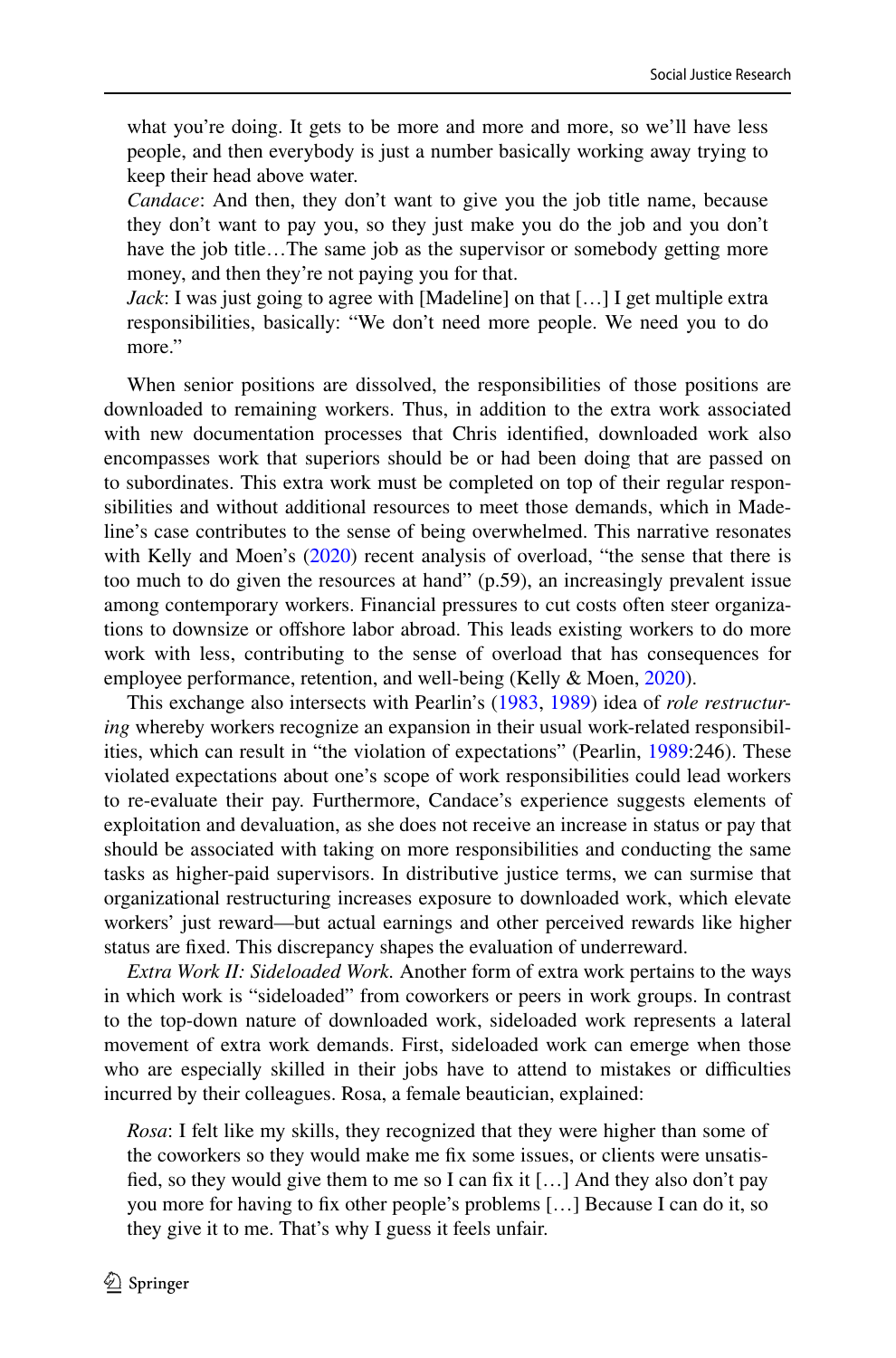Fixing coworkers' problems is extra work that should be associated with greater pay—but Rosa's pay did not refect her contributions, shaping her sense of underreward. While her skills may signal higher status relative to her other colleagues, Rosa's experience suggests a potential cost of being perceived as more competent than coworkers: This can be a source for receiving sideloaded work that may not come with commensurate increases in pay.

Sideloaded work also emerges from other means. The respondents identifed employee turnover as another source of sideloaded work, as demonstrated in the following exchange:

*Jack*: [Referring to his employer] So they're trying to get the people who will take the absolute minimum, because they have no experience, and work tons and tons of hours, because they want the experience, and get treated like, well, a cog in the machine. And so the turnover rate is very high. Not necessarily because they don't necessarily like some of the stuff they're doing, but it's because it's, well…

*Candace*: It's going nowhere.

*Jack*: Going nowhere.

*Emma*: Yeah, the turnover is huge.

*Candace*: They stay in, they get the experience [Jack: That's right]. Like, one time in the lab, there's lot of students that came out of university and they know that they should be making more money […] and once they gain 6 months experience, they were gone. And about 6 people they hired during that time, and everyone just left.

*Jack*: And then if you're one of the people that's still there, then you have to do all the other people's work until they maybe hire some other people to replace them.

This exchange suggests that employee turnover creates extra work that is sideloaded to workers who remain. Employees may leave the organization in part due to the demands of work in combination with feeling devalued, and this turnover leads to more demands on the remaining employees. In turn, this may shape the remaining workers' perceptions of underreward, which as prior research demonstrates, is associated with turnover intentions and enacted turnover (D'Ambrosio et al., [2018](#page-24-18); George & Wallio, [2017;](#page-24-19) Geurts et al., [1999\)](#page-24-20). While employee turnover is often examined as an *outcome* of perceived injustice, these responses suggest another possibility: The turnover behavior of other employees can be a potential *antecedent* of justice perceptions through the creation of sideloaded work for those workers who remain at the job.

Collectively, these interview responses generate hypotheses that can be assessed in a broader sample of workers. First, extra work that is either downloaded from superiors or sideloaded from coworkers and peers should be associated with higher reward expectations. Second, this relationship should, in part, be due to the ways that extra work increases the quantity of work that contributes to a sense of overload. Based on these themes, we test the following: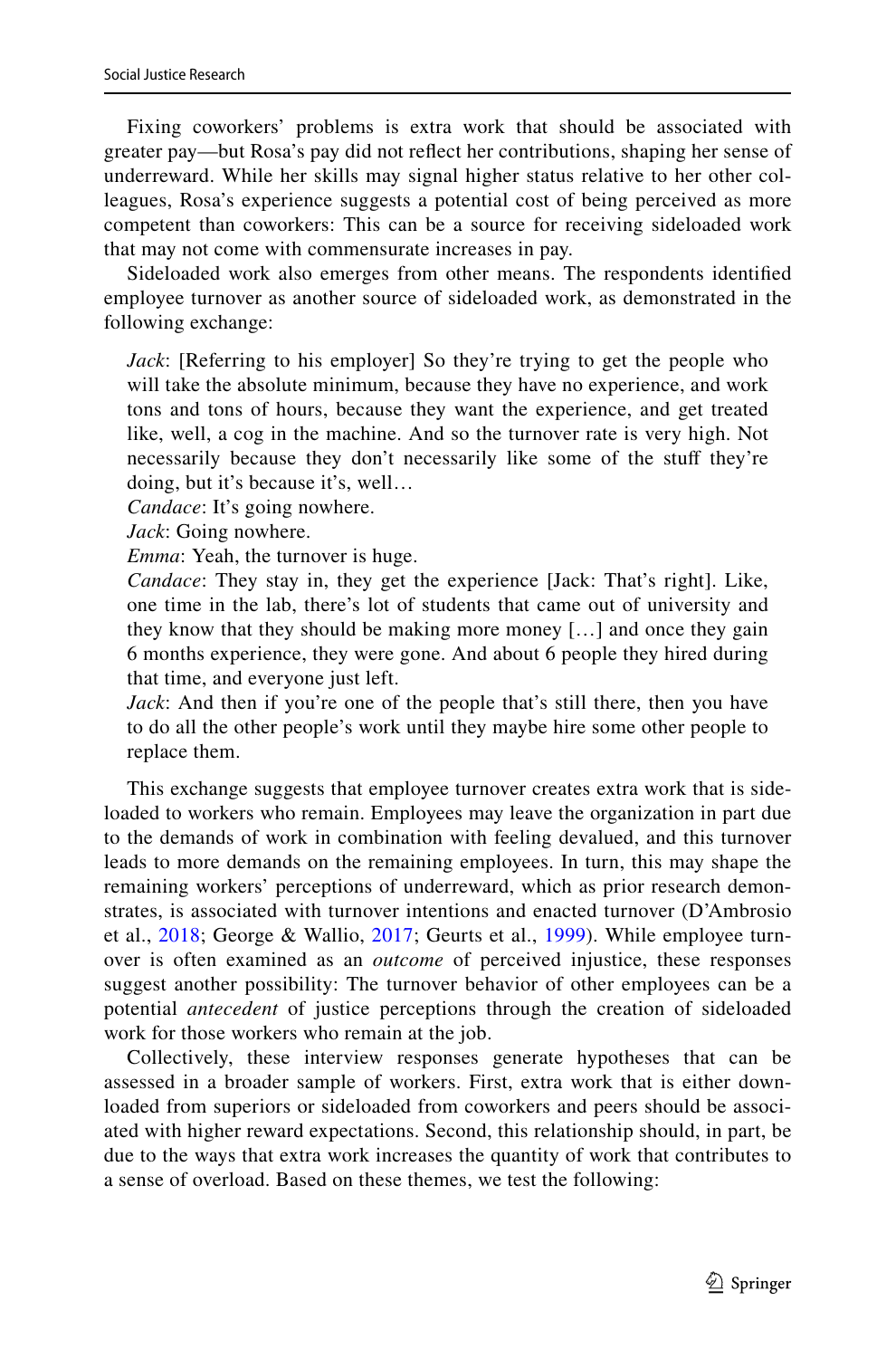**Hypothesis 1** Higher levels of extra work should be associated with higher expectations of rewards.

**Hypothesis 1A** Higher levels of job pressure should partly explain the relationship between extra work and higher expectation of rewards.

*Rising Cost of Living and Financial Strain.* Beyond the equity principle and extra work, the interviews also revealed a theme regarding the rising cost of living and induced fnancial strain. The focus group participants directly noted an expectation of correspondence between the cost of living and earnings. For instance:

*Karan*: […] the point of reference for me is the cost of living, like it keeps changing. Like for example, say the mortgage rate goes up couple of years later. I would feel terribly underpaid because I can't meet my expenses.

In another exchange, when the moderator asked participants to refect on factors that contribute to feeling paid "less than just" (DJ2 in Appendix Table [4\)](#page-23-5) the following discussion unfolded:

*Jack*: So, would you include in here the "Toronto bubble" in terms of some salaries and things being higher than in other areas… as afecting people's pay grade for skill? Because I'll just put it… I haven't worked in Toronto for more than a year, but it's costing me more, it's costing everything more to work in Toronto, but there is no equivalent change there.

*Moderator*: In the pay?

*Jack*: In the pay.

*Moderator*: So, by the "Toronto bubble," what do you mean by that? *Jack*: Well the people tend to… there's usually higher wages because there's higher costs. I don't know if that's the case every...anymore. *Madeline*: Not anymore. Back in the day, but not anymore.

Jack's statement that "there's usually higher wages because there's higher costs" invokes the need principle, which stipulates that rewards should be distributed according to what people need—or at least their perception of it. Jack recognizes that there are higher costs associated with living in an urban area like Toronto compared to other less-urban areas, and that wages should refect these costs. Madeline's response suggests that wages aligned more closely with the cost of living in the past—but that this is not the case today. Higher costs should correspond with higher earnings, so we probed on what these costs entail. The participants elaborated:

*Emma*: […] Go right to Barrie, look at rent [Madeline: Yup!], I was looking at Aurora rents the other day [Akhil: Yeah, that's right], and they're like \$1600. *Moderator*: So your sense is that, that underlying dynamic makes these questions about pay even maybe more…

*Madeline*: Yes! Cost of living has just nothing to do with what you're getting paid.

*Akhil*: I'm trying to catch up about 40 years with the infation [some laugh]. I can't. When I moved to Canada, gas was 40 cents a liter. Today, it's \$1.30.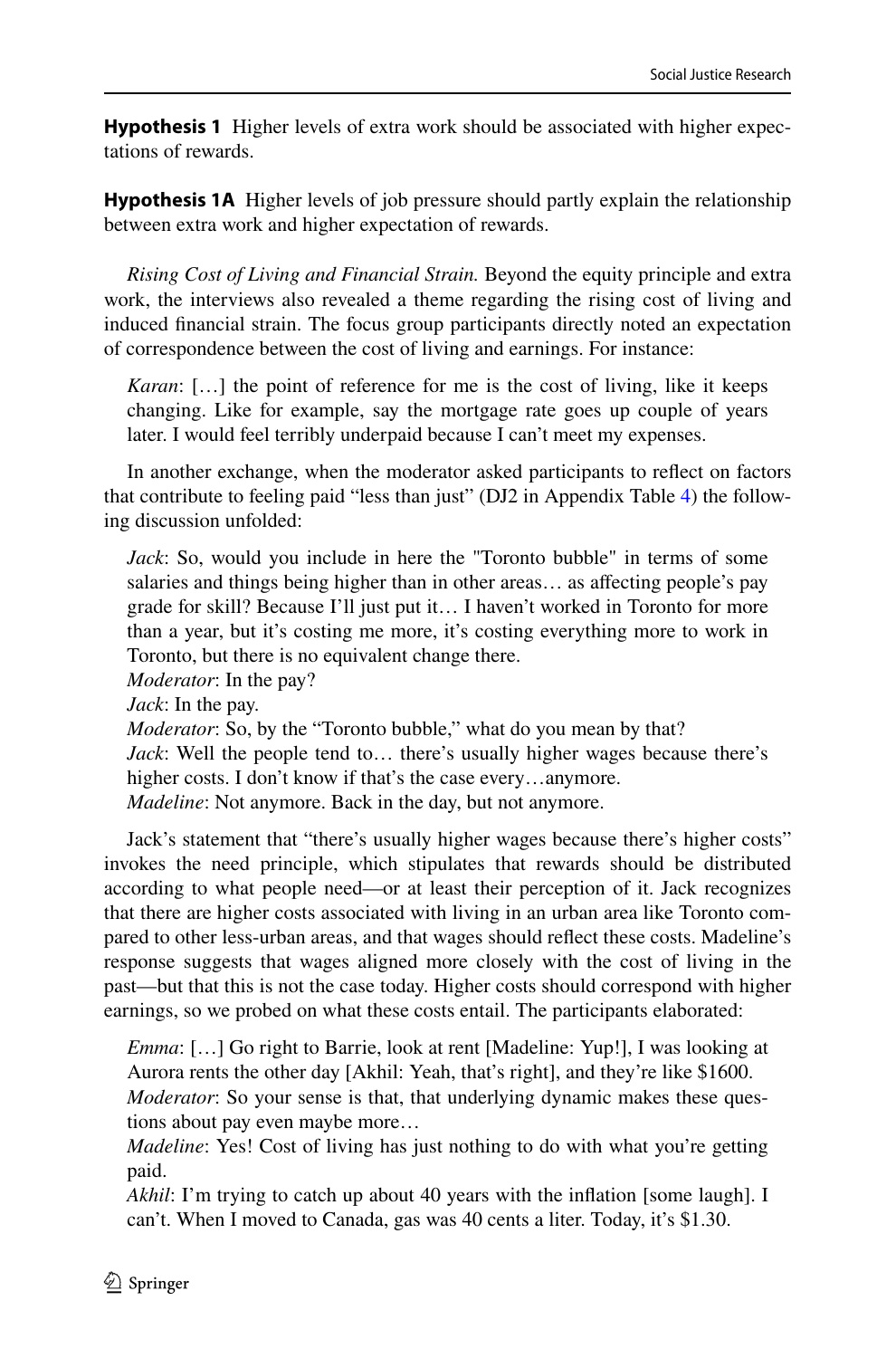*Emma*: Jobs aren't getting a 2% raise every year. It's not being factored in. It's not.

*Madeline*: It's not even a question where we work. Nobody even gets one anymore. And I thought *really*?

*Jack*: Like I haven't gotten a raise, and my commute distance has doubled. [*Emma*: Gas!]. So gas and everything has gone up [*Emma*: Insurance!]. I'm making less just because I'm paying more in gas [*Madeline*: Yeah., *Chris*: Yeah, it's the same].

Rising costs associated with rent, infation, and commuting means that higher earnings are necessary to meet basic needs. Rising costs of living—and the associated fnancial strain—contribute to a greater expectation of rewards. While it was unclear from the responses whether participants expected their *employers* to be responsible for allocating rewards based on these needs, it is clear that individuals do desire an adequate degree of correspondence between their earnings and the rising cost of living. These narratives contribute to the following hypotheses:

<span id="page-10-0"></span>**Hypothesis 2** The perception that the cost of living have increased should be associated with a higher expectation of rewards.

**Hypothesis 2A** Financial strain should partly explain the relationship between cost of living and higher expectation of rewards.

*The combination of contributions and needs.* Some focus group participants interwove experiences about contributions and need, which suggest that elements of work contributions and need may combine to shape reward expectations. For example, Katie, a contract faculty member identifed a large pay gap between herself and tenured faculty and described how her work demands spill over beyond the boundaries of the classroom and the scope of compensation:

*Katie*: They would like me to go to meetings if I'm available and things like that. I don't get paid for that kind of stuf. It's in the theatre department, so they don't say you must spend your evenings seeing these shows, but because they are my students so I feel obliged to see them. I don't get paid for that. So, I do a ton of outside work, I mean outside the hours that I spend in the classroom.

Katie then describes a conversation between two women that she overheard on a subway on her way to the focus group:

*Katie*: "Why did you decide to go into law?" This is interesting, and she said: "Well, I started off, I went back and got my Masters. I started to teach in continuing education [at a university]. You know, a lot of teachers I was working with were just saying 'We make no money. We can't even afford to buy a car.'" So she said "So I decided to write my LSATs." And then I mean [laughs], she's never looked back. But it was interesting for me to eavesdrop on that because I thought you were *absolutely* right there. You can't even afford to buy a car. You know, I work, I'm up at [a university] 4 days a week. I'm not teach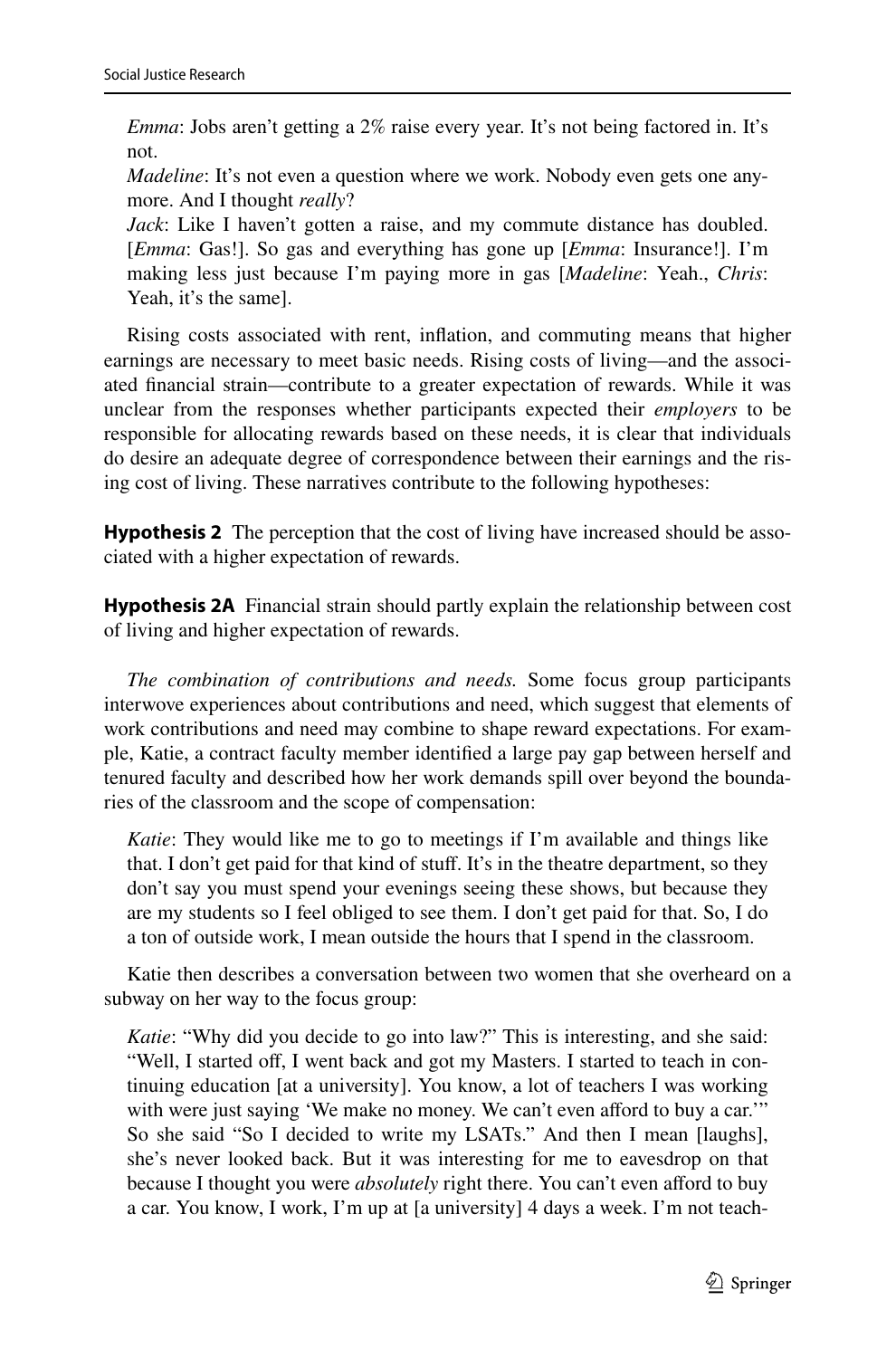ing all day, but when I'm not, I'm juggling other jobs and I'm also taking a ton of work home that I don't get paid for and, you know, it goes on.

Katie's response suggests that concerns about extra work, overload, and fnancial need shape greater reward expectations. She engages in additional work that is not compensated; at the same time, she evokes the need principle as she mentions, "You can't even afford to buy a car." This represents a standard of living she feels entitled to (Kittel, [2020](#page-24-3)). Katie's narrative suggests two possibilities: One is that elements of contributions and need have *independent* efects on reward expectations. Another is that these factors also *interact* to shape even greater expectation of rewards. That is, concerns about need may exacerbate the felt injustice associated with work contributions. With these ideas in mind, we test the following:

<span id="page-11-1"></span>**Hypothesis 3** The effects of extra work and job pressure on reward expectations should be stronger among those who perceive higher cost of living and fnancial strain.

As detailed above, the focus groups generated rich narratives and testable themes about the sources of perceived underreward. We now turn to the quantitative component of this study to assess whether these detected patterns generalize beyond this specifc group of workers to the broader Canadian working population.

### **National Survey of Canadian Workers**

### **Sample**

We test our hypotheses with data from the 2019 Canadian Quality of Work and Economic Life Study (C-QWELS), a nationally representative survey of Canadian workers. Respondents are members of the Angus Reid Forum, an online panel of about 65,000 respondents built and managed by Angus Reid Inc ([www.angusreid.](http://www.angusreid.org) [org](http://www.angusreid.org)). A random sample of 2,524 workers was selected from this panel and asked to participate in the survey  $(42\%$  $(42\%$  $(42\%$  response rate).<sup>2</sup> The survey includes questions about work efort and need that we constructed based on the responses from the focus group interviews. The results were weighted by age, gender, education, and region based on distributions of the 2016 Canadian Census data to ensure representativeness. We excluded business owners and self-employed workers from our

<span id="page-11-0"></span><sup>&</sup>lt;sup>2</sup> The Angus Reid Forum contains enough people in each major demographic group to draw randomized samples that represent the population as a whole. To ensure that participants represents the public in terms of demographics and attitudes, surveys are based upon representative samples from each panel that are randomized and statistically weighted according to the most current demographic and regional voting data available. In the case of C-QWELS, sample selection started with creating a balanced sample matrix of the Canadian population. A randomized sample of Angus Reid Forum members are then selected to match this matrix to ensure a representative sample. Subsequent to this step, fnal sample data is analyzed and weighted to a series of variables (age, gender, region, 2015 Federal Election voting behavior) to ensure balanced representativeness of all working Canadians.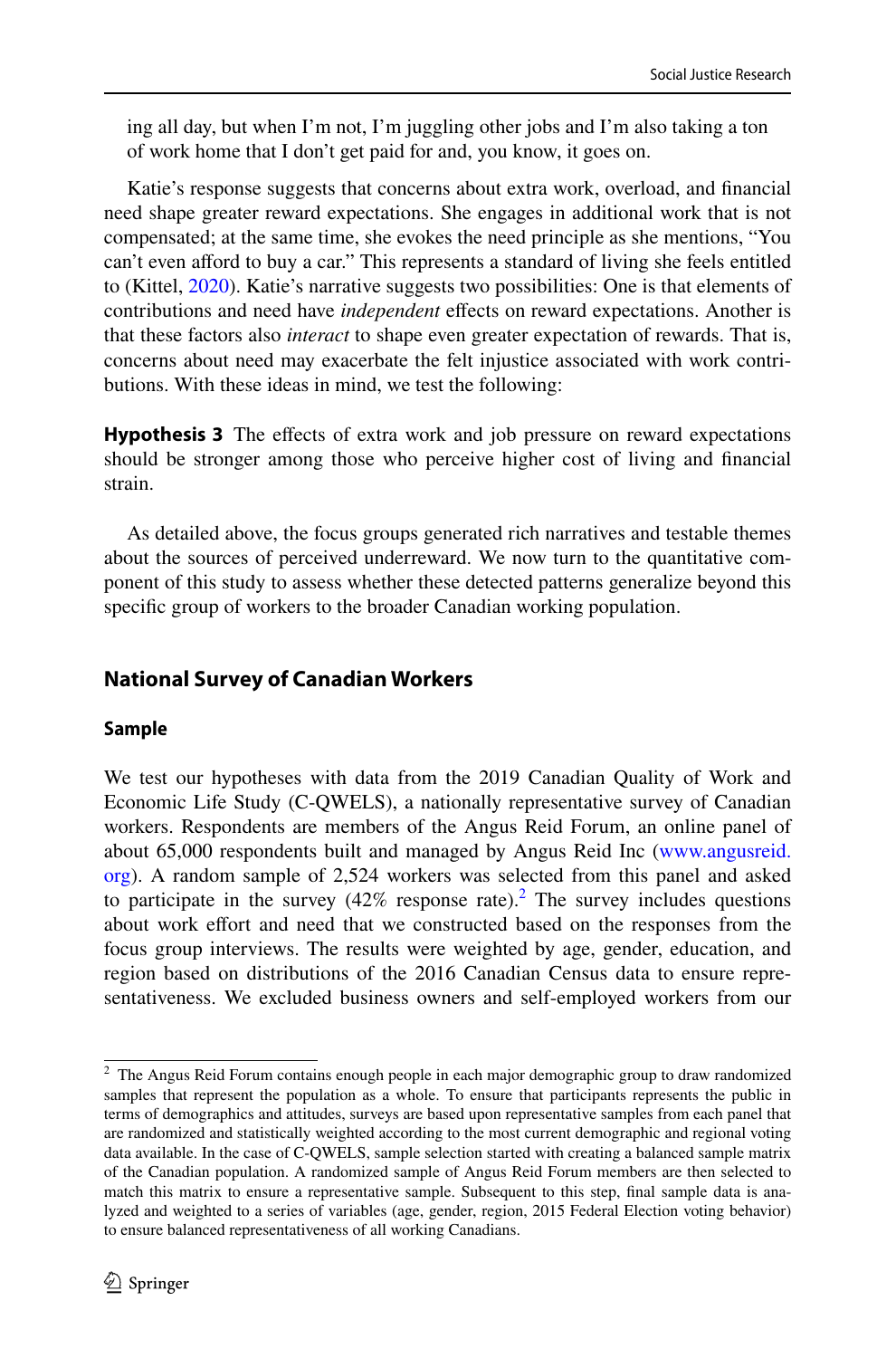analysis as these workers have more latitude in setting their own earnings compared to those who work for an employer (e.g., Schunck et al., [2015\)](#page-25-4). Missing values were addressed using multiple imputation with 100 replications. The fnal analytical sample consists of 2,111 workers.

#### **Measures**

*Justice Evaluation* We use the following item to measure workers' justice evaluation of earnings: "When you think about the pay you get for your job, do you feel your pay is unfairly low, unfairly high, or is it a fair amount?" We coded this measure so that higher values indicate more underreward:−5 (Unfairly high) to+5 (Unfairly low) with 0 indicating "a fair amount." A similar item has been assessed in a national survey of German workers and reported in recently published research (Sauer & May,  $2017$ ; Schneider & Valet,  $2017$ ). The mean justice evaluation is  $.866$  (SD = 2.059). Thus, on average, respondents reported to be slightly underrewarded—consistent with other recent data from workers in Canada (Narisada, [2020](#page-25-13)) and Germany (Sauer & May, [2017](#page-25-9); Valet, [2018](#page-25-10)).

*Extra Work* Based on the responses from focus group participants, we constructed three items to measure extra work that is downloaded or sideloaded: "I am expected to do things that go beyond my job description or duties," "Sometimes it feels like responsibilities are downloaded from those in more senior positions," and "I have to do extra work because of the lack of efort or mistakes from others." The response choices are coded as (1) "strongly disagree," (2) "somewhat disagree," (3) "somewhat agree," and (4) "strongly agree." We averaged the items to create the extra work index (alpha $=$ .63).

*Job Pressure* We use the following items that refer to the last three months: "How often did you feel overwhelmed by how much you had to do at work?" "How often did you have to work on too many tasks at the same time?" and "How often did the demands of your job exceed the time you have to do the work?" The response choices are coded as:  $(1)$  "never,"  $(2)$  "rarely,"  $(3)$  "sometimes,"  $(4)$  "often," and  $(5)$ "very often." We averaged the items to create a job pressure index (alpha=.88).

*Cost of Living* We use the following item to assess the subjective evaluation of cost of living: "How has your experience of the cost of living changed during the past few years?" The response choices are coded as: (1) "gotten much better," (2) "gotten somewhat better," (3) "stayed the same," (4) "gotten somewhat worse," and (5) gotten much worse."

*Financial Strain* We use the following three items to assess fnancial strain. The frst two items ask: "How often in the past year did you not have enough money to buy clothes or other things that your household needed?" and "How often in the past year did you have trouble paying the bills?" The response choices are coded as (1) "never," (2) "rarely," (3) "sometimes," (4) "often" and (5) "very often." The third item asks: "How do your fnances usually work out by the end of the month?" The response choices are coded as (1) "a lot of money left over," (2) "a little money left over," (3) "just enough to make ends meet," (4) "barely enough to get by," and (5)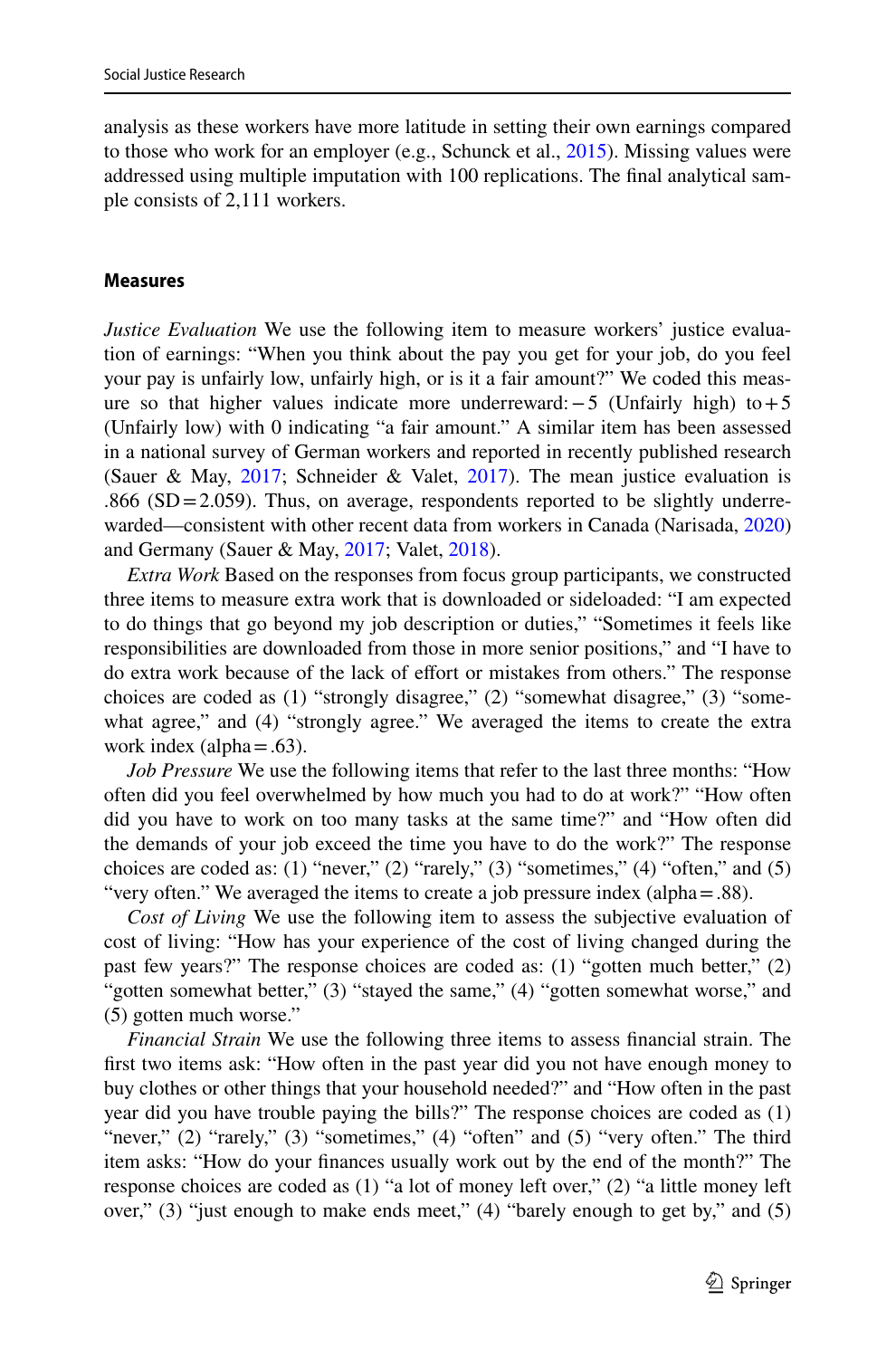"not enough to make ends meet." We averaged the items to create a fnancial strain index (alpha $=$ .85).

*Control Variables* We control for social and economic statuses and working arrangements as these may be associated with dimensions of efort, need, and the justice evaluation. *Education* is coded (1) some elementary or high school, (2) high school graduate, (3) some college/trade school, (4) graduate from college/trade school, (5) some university, (6) university undergraduate degree, and (7) university graduate degree. Personal income is measured as personal income before tax in 2018. We use the natural log of personal income in our analyses. *Occupation* is coded (1) higher administrative, (2) professional and technical, (3) clerical, (4) sales, (5) service, (6) skilled worker, (7) semi-skilled worker, (8) unskilled worker, and (9) other. *Work hours per week* is coded (1) fewer than 30 hours, (2) 30 to 39 hours, (3) 40 to 49 hours, and (4)  $50 +$  hours. *Work contract* is coded (0) full-time and (1) part-time. *Work sector* is coded (1) for-proft, (2) government, and (3) non-proft. Demographic controls include *gender* (0=men, 1=women, 2=non-binary), *visible minority status* (0=not a visible minority, 1=visible minority), *marital status* (0=not married, 1=married), *number of children* under 18 living at home, *age* (in years), and *region of residence*. Table [1](#page-14-0) reports the weighted descriptive statistics for all study variables.

### **Plan of Analysis**

We test our hypotheses in Table [2](#page-15-0) using OLS regression techniques. We first examine how dimensions of contributions are associated with the justice evaluation. Model 1 tests Hypothesis 1 by examining the relationship between extra work and the justice evaluation, net of personal income and other controls. In Model 2, we test Hypothesis 1A by adding job pressure and examining whether the addition of job pressure reduces the coefficient for the association between extra work and the justice evaluation. Following recommendations by MacKinnon (2008), we also test for mediation directly with Sobel tests. The test is derived by multiplying (a) the coefficient of the association between extra work and job pressure and (b) the coefficient of the association between job pressure and the justice evaluation, and then dividing the product by its joint standard error.

We then assess how dimensions of need are associated with the justice evaluation. Model 3 tests Hypothesis [2](#page-10-0) by adding cost of living. In Model 4, we test Hypothesis 2A by adding fnancial strain and examining whether the inclusion of fnancial strain reduces the coefficient for cost of living on the justice evaluation. Like our analysis for job pressure, we use the Sobel test to directly test whether fnancial strain functions as a mediator. Subsequent models test Hypothesis [3](#page-11-1) by including the following interaction terms: Extra work×Cost of living, Extra work×Financial strain, Job  $pressure \times Cost$  of living, and Job pressure  $\times$  Financial strain.

It is important to note that our analysis examines the efects of extra work, job pressure, cost of living, and fnancial strain on the *justice evaluation*—net of personal income. Distributive justice theory stipulates that the comparison between the just reward and the actual reward produces the justice evaluation. Given this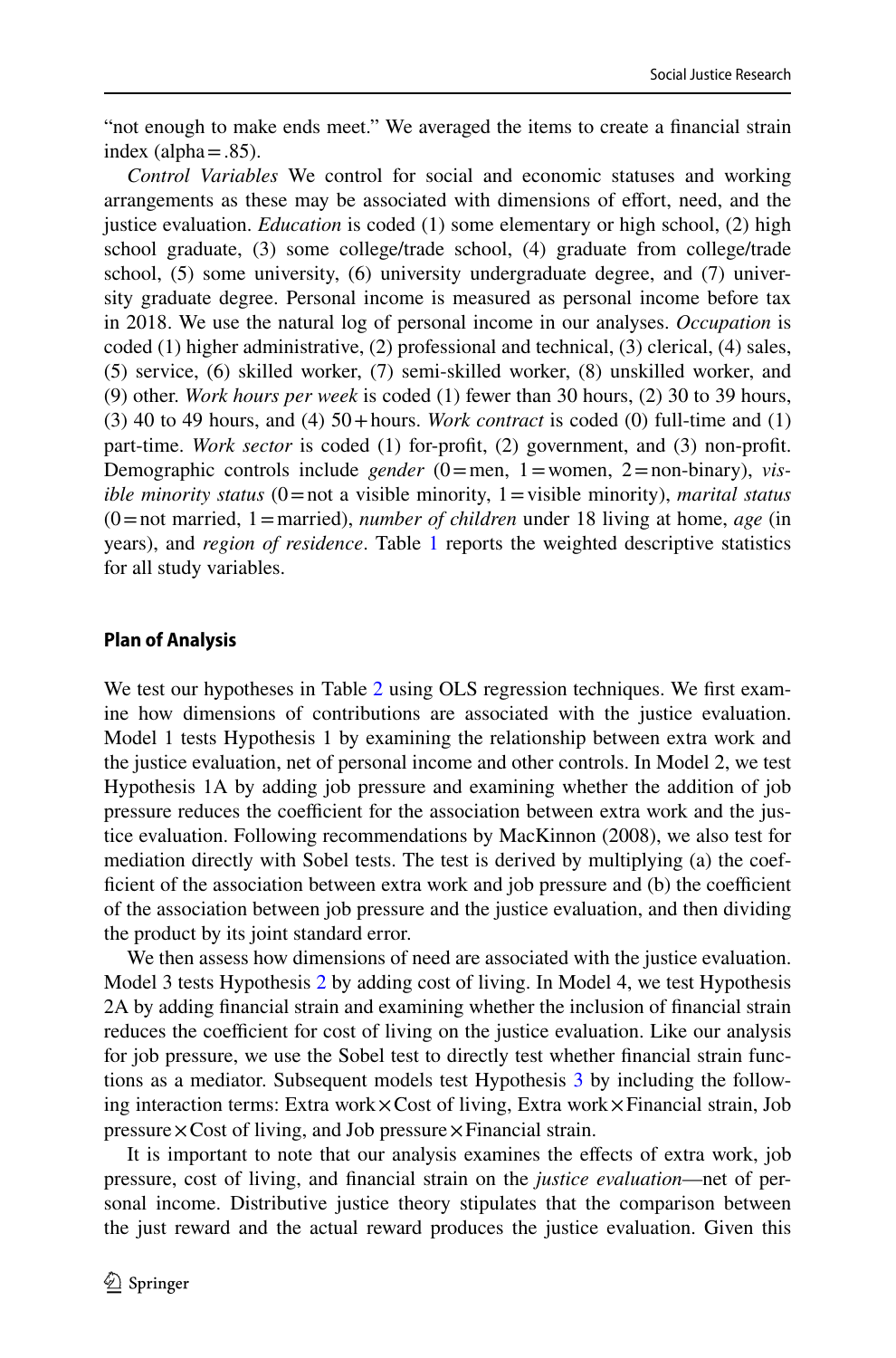<span id="page-14-0"></span>

| Table 1 Weighted descriptive<br>statistics |                            | Mean or proportion | SD        |  |
|--------------------------------------------|----------------------------|--------------------|-----------|--|
|                                            | Justice evaluation         | .87                | 2.06      |  |
|                                            | Extra work                 | 2.57               | .76       |  |
|                                            | Pressure                   | 3.24               | 1.07      |  |
|                                            | Cost of living             | 3.73               | 1.05      |  |
|                                            | Financial Strain           | 2.31               | 1.05      |  |
|                                            | Personal income            | 63,625.22          | 41,052.01 |  |
|                                            | Education                  | 4.91               | 1.56      |  |
|                                            | Work hours                 |                    |           |  |
|                                            | <30 hours/week             | .16                |           |  |
|                                            | 30-39 hours/week           | .35                |           |  |
|                                            | 40-49 hours/week           | .39                |           |  |
|                                            | 50+ hours/week             | .11                |           |  |
|                                            | Full-time                  | .81                |           |  |
|                                            | Sector                     |                    |           |  |
|                                            | Private                    | .54                |           |  |
|                                            | Government                 | .36                |           |  |
|                                            | Non-profit                 | .11                |           |  |
|                                            | Occupation                 |                    |           |  |
|                                            | Higher admin               | .08                |           |  |
|                                            | Professional               | .35                |           |  |
|                                            | Clerical                   | .18                |           |  |
|                                            | Sales                      | .09                |           |  |
|                                            | Service                    | .11                |           |  |
|                                            | Skilled                    | .08                |           |  |
|                                            | Semi-Skilled               | .06                |           |  |
|                                            | Unskilled/Farming          | .06                |           |  |
|                                            | Gender                     |                    |           |  |
|                                            | Men                        | .51                |           |  |
|                                            | Women                      | .49                |           |  |
|                                            | Non-binary                 | .01                |           |  |
|                                            | Visible minority           | .13                |           |  |
|                                            | Age                        | 40.43              | 13.21     |  |
|                                            | Married                    | .57                |           |  |
|                                            | Number of children at home | .59                | .98       |  |
|                                            | Region                     |                    |           |  |
|                                            | British Columbia           | .13                |           |  |
|                                            | Alberta                    | .12                |           |  |
|                                            | Saskatchewan               | $.03\,$            |           |  |
|                                            | Manitoba                   | .04                |           |  |
|                                            | Ontario                    | .38                |           |  |
|                                            | Quebec                     | .24                |           |  |
|                                            | Atlantic Canada            | .07                |           |  |
|                                            |                            |                    |           |  |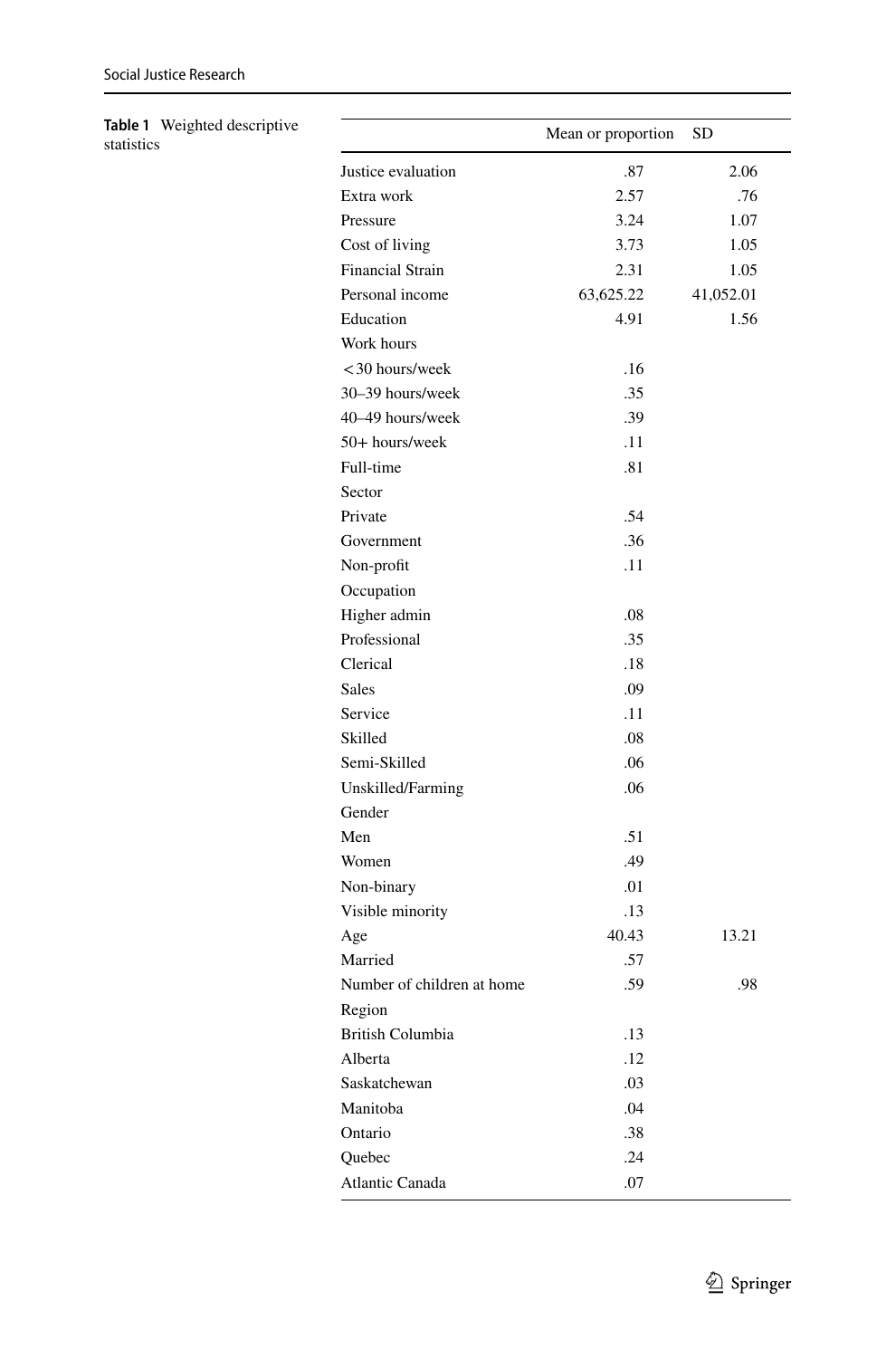|                                 | Model 1    | Model 2    | Model 3    | Model 4    | Model 5    |
|---------------------------------|------------|------------|------------|------------|------------|
| Focal variables                 |            |            |            |            |            |
| Extra work                      | $.511***$  | .298***    | $.263***$  | $.255***$  | $-.039$    |
| Job pressure                    |            | .299***    | $.255***$  | .217***    | $.214***$  |
| Cost of living                  |            |            | $.284***$  | $.225***$  | $.221***$  |
| Financial strain                |            |            |            | $.215***$  | $-.124$    |
| Extra work $\times$ Fin. strain |            |            |            |            | $.128*$    |
| Controls                        |            |            |            |            |            |
| Personal income (ln)            | $-.438***$ | $-.439***$ | $-.428***$ | $-.359***$ | $-.362***$ |
| Education                       | $-.037$    | $-.034$    | $-.020$    | .001       | $-.002$    |
| Work hours                      |            |            |            |            |            |
| $<$ 30 hours $a$                | $-.388$    | $-.287$    | $-.262$    | $-.246$    | $-.243$    |
| $30-39$ hours <sup>a</sup>      | $-.046$    | $-.005$    | $-.015$    | $-.038$    | $-.042$    |
| $50+$ hours <sup>a</sup>        | .056       | $-.036$    | $-.042$    | $-.057$    | $-.051$    |
| Part time <sup>b</sup>          | .189       | .192       | .150       | .172       | .157       |
| Sector                          |            |            |            |            |            |
| Government <sup>c</sup>         | $-.263*$   | $-.265*$   | $-.288**$  | $-.289**$  | $-.290**$  |
| Non-profit <sup>c</sup>         | $-.165$    | $-.175$    | $-.165$    | $-.156$    | $-.168$    |
| Occupation                      |            |            |            |            |            |
| Professional <sup>d</sup>       | .574**     | $.551**$   | $.511**$   | $.500**$   | .488**     |
| Clerical <sup>d</sup>           | $.430*$    | .508*      | .481*      | $.442*$    | .407*      |
| Sales <sup>d</sup>              | $.646**$   | $.691**$   | $.630**$   | .585*      | $.551*$    |
| Service <sup>d</sup>            | $.726**$   | $.822***$  | .783***    | $.716**$   | .705**     |
| Skilled <sup>d</sup>            | $.539*$    | $.652**$   | $.563*$    | .547*      | $.506*$    |
| Semi-Skilled <sup>d</sup>       | $.655*$    | $.796**$   | $.726**$   | $.705**$   | .680*      |
| Unskilled/Farming <sup>d</sup>  | .996***    | 1.086***   | 1.047***   | 1.016***   | 1.019***   |
| Women <sup>e</sup>              | $.213*$    | .148       | .151       | .138       | .140       |
| Non-binary <sup>e</sup>         | .244       | .143       | .082       | .017       | .023       |
| Visible minority = $1$          | $-.085$    | $-.114$    | $-.088$    | $-.125$    | $-.115$    |
| Age                             | .007       | .008       | .004       | .004       | .004       |
| $Married = 1$                   | .095       | .092       | .087       | .121       | .127       |
| Number of children              | $-.099$    | $-.112*$   | $-.128*$   | $-.143**$  | $-.146**$  |
| Region                          |            |            |            |            |            |
| British Columbia <sup>f</sup>   | .118       | .108       | .095       | .136       | .144       |
| Alberta <sup>f</sup>            | .044       | .033       | $-.001$    | $-.006$    | $-.009$    |
| Saskatchewan <sup>f</sup>       | $-.233$    | $-.200$    | $-.276$    | $-.316$    | $-.335$    |
| Manitoba <sup>f</sup>           | $-.072$    | $-.086$    | $-.029$    | $-.084$    | $-.085$    |
| Quebec <sup>f</sup>             | .095       | .071       | .173       | .147       | .149       |
| Atlantic Canada <sup>f</sup>    | .037       | .038       | .068       | .058       | .054       |
| Constant                        | 3.656      | 3.188      | 2.346      | 1.406      | 2.264      |

<span id="page-15-0"></span>Table 2 Justice evaluation regressed on elements of effort and need, interactions, and controls (*N*=2,111)

\* *p*<.05, \*\**p*<.01, \*\*\**p*<.001

Unstandardized regression coefficients shown in table (standard errors are available upon request). Superscripts indicate the following comparisons:  $a^4 + b^4 + c^6$  full-time,  $c^6$  private sector,  $a^6$  higher administrative, <sup>e</sup> men, <sup>f</sup> Ontario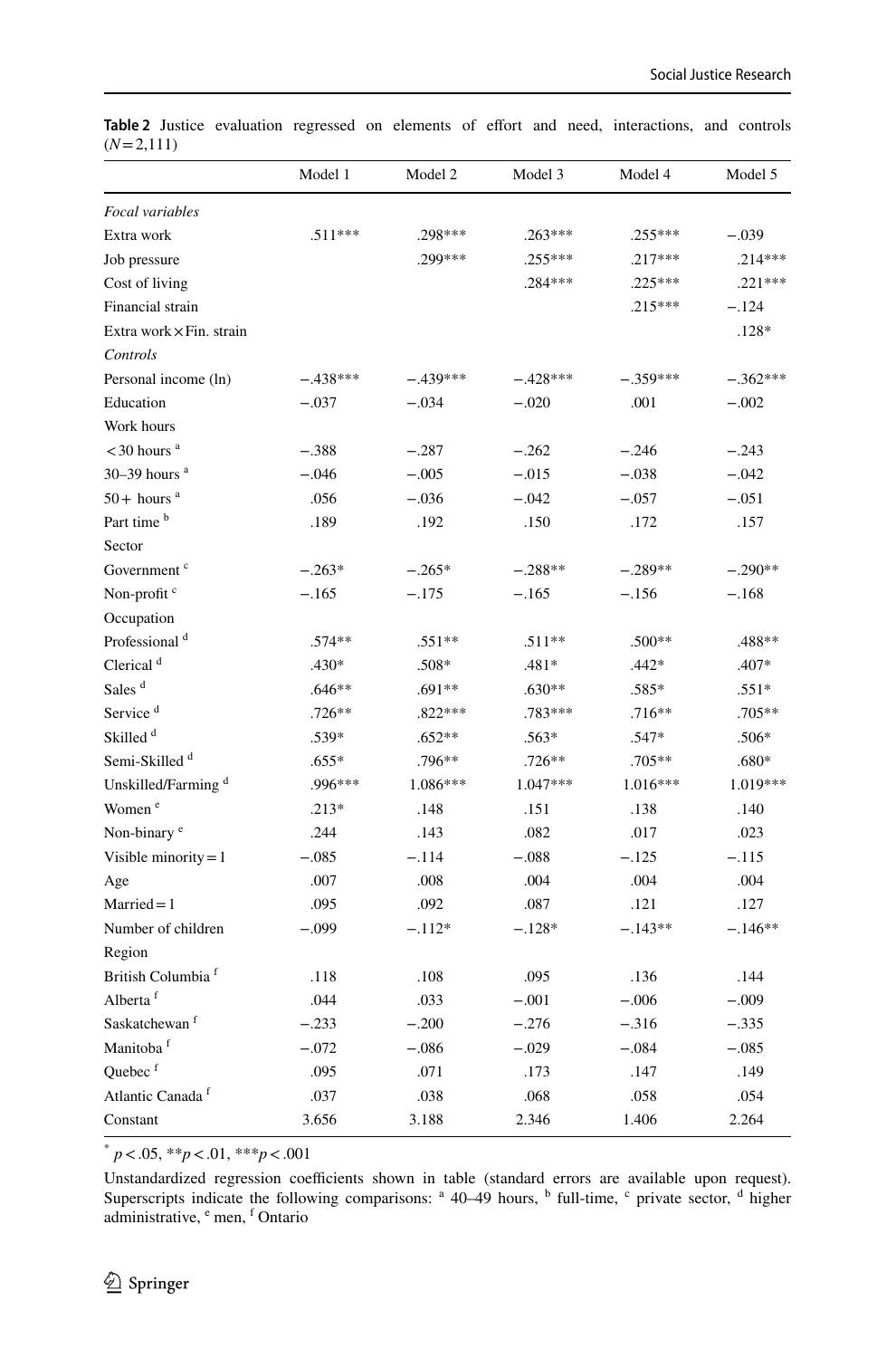formulation, Jasso and colleagues (Jasso et al., [2016,](#page-24-5) p. 208) argue: "For given Actual Reward, the question whether a Rewardee characteristic is associated with the Justice Evaluation is equivalent to the question whether that Rewardee characteristic is associated with the Just Reward." For example, if we observe a positive association between extra work and the justice evaluation in the underreward direction—net of personal income—this indicates that extra work is linked to a higher just reward. This logic guides our decision to regress the justice evaluation on our focal predictors while statistically controlling for personal income.

#### **Results**

In Table [2,](#page-15-0) Model 1 indicates that extra work is associated positively with the justice evaluation in the underreward direction  $(b=.511, p<.001)$ .<sup>[3](#page-16-0)</sup> Model 2 indicates that job pressure is also positively associated with the justice evaluation in the underreward direction ( $b = .299$ ,  $p < .001$ ). The inclusion of job pressure reduces the coefficient for extra work by 42 percent, although it remains statistically significant  $(b = .298, p < .001)$ . The Sobel test indicates that the indirect effect of extra work on the justice evaluation through job pressure is statistically significant  $(Z=5.460)$ ,  $p < .001$ ). Collectively, these results demonstrate that extra work is associated with greater underreward, in part because extra work is associated with greater job pressure.

Shifting to dimensions of need, Model 3 indicates that the perceived rising cost of living is associated with the justice evaluation in the underreward direction  $(b=.284, p<.001)$ . In Model 4, financial strain is also positively associated with the justice evaluation in the underreward direction  $(b = .215, p < .001)$ . The inclusion of financial strain reduces the coefficient for cost of living by 21 percent, although the coefficient remains statistically significant  $(b=.225, p<.001)$ . The Sobel test indicates that the indirect efect of cost of living on the justice evaluation through financial strain is statistically significant  $(Z=3.670, p<.001)$ . These results therefore indicate that the perceived rising cost of living is associated with greater underreward, and this is partly explained by fnancial strain.

In our analyses of interaction efects, Model 5 indicates a signifcant interaction effect between extra work and financial strain  $(b=.128, p<.05)$ . For ease of interpretation, Fig. [1](#page-17-0) displays the relationship between extra work and the justice evaluation across levels of fnancial strain. Higher levels of extra work are associated with more underreward—but this relationship is stronger among those who perceive a higher level of fnancial strain. Separate analyses (not shown) indicate that the three other interaction terms are not statistically signifcant: Extra work×Cost of living

<span id="page-16-0"></span><sup>&</sup>lt;sup>3</sup> Some patterns among the control variables are noteworthy. First, we observe that occupying lower occupational classes are associated with the justice evaluation in the underreward direction. This is con-sistent with prior findings on occupational prestige and the justice evaluation (e.g., Alves & Rossi, [1978\)](#page-23-0). Compared to employment in the private sector, employment in the government sector is associated with the justice evaluation in the overreward direction. Finally, compared to men, women are more likely to perceive underreward. This diference, however, is explained once we adjust for job pressure (see model 2).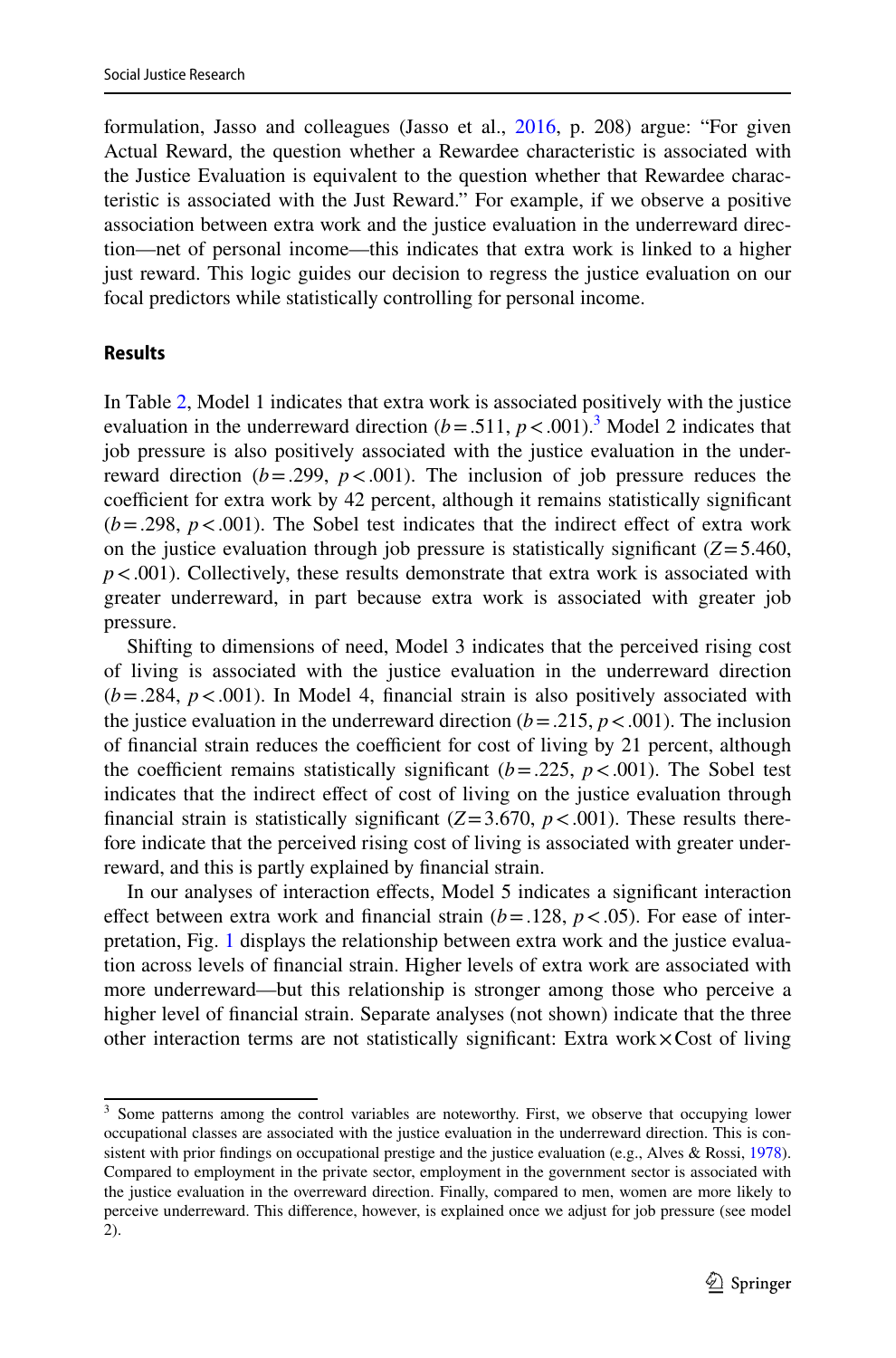

<span id="page-17-0"></span>**Fig. 1** Extra work and justice evaluation by fnancial strain

 $(b=.104, p=.068)$ , Job pressure  $\times$  Cost of living  $(b=.006, p=.902)$ , and Job pressure  $\times$  Financial strain (*b* = .053, *p* = .211).

As noted earlier, because our models control for personal income, the patterns above can be interpreted as follows: (1) higher levels of extra work, job pressure, cost of living, and fnancial strain are each positively associated with workers' just reward, (2) job pressure partly mediates the relationship between extra work and the just reward, (3) fnancial strain partly mediates the relationship between cost of living and the just reward, and (4) fnancial strain exacerbates the positive association between extra work and the just reward. Collectively, these results support Hypotheses 1, 1A, 2, and 2A, and partially support Hypothesis [3.](#page-11-1)

### **Discussion**

A central question in distributive justice is: What do people think is just? It is important to document the answers to this question, especially given the consequences of perceived underreward for employee health and well-being (Clay-Warner et al., [2005](#page-24-21); Falk et al., [2018](#page-24-22); Narisada, [2017](#page-25-20); Schunck et al., [2015;](#page-25-4) Tepper, [2001\)](#page-25-3). Using a mixed methods research design, our study provides one answer to this question by elaborating on the forms of work-related contributions and needs that shape contemporary workers' sense of their just reward. Our focus group participants shared stories about "downloaded" and "sideloaded" extra work, job pressure, rising costs of living, and fnancial strain that elevated their expectations for greater rewards and contributed to their sense of being underrewarded. We then operationalized these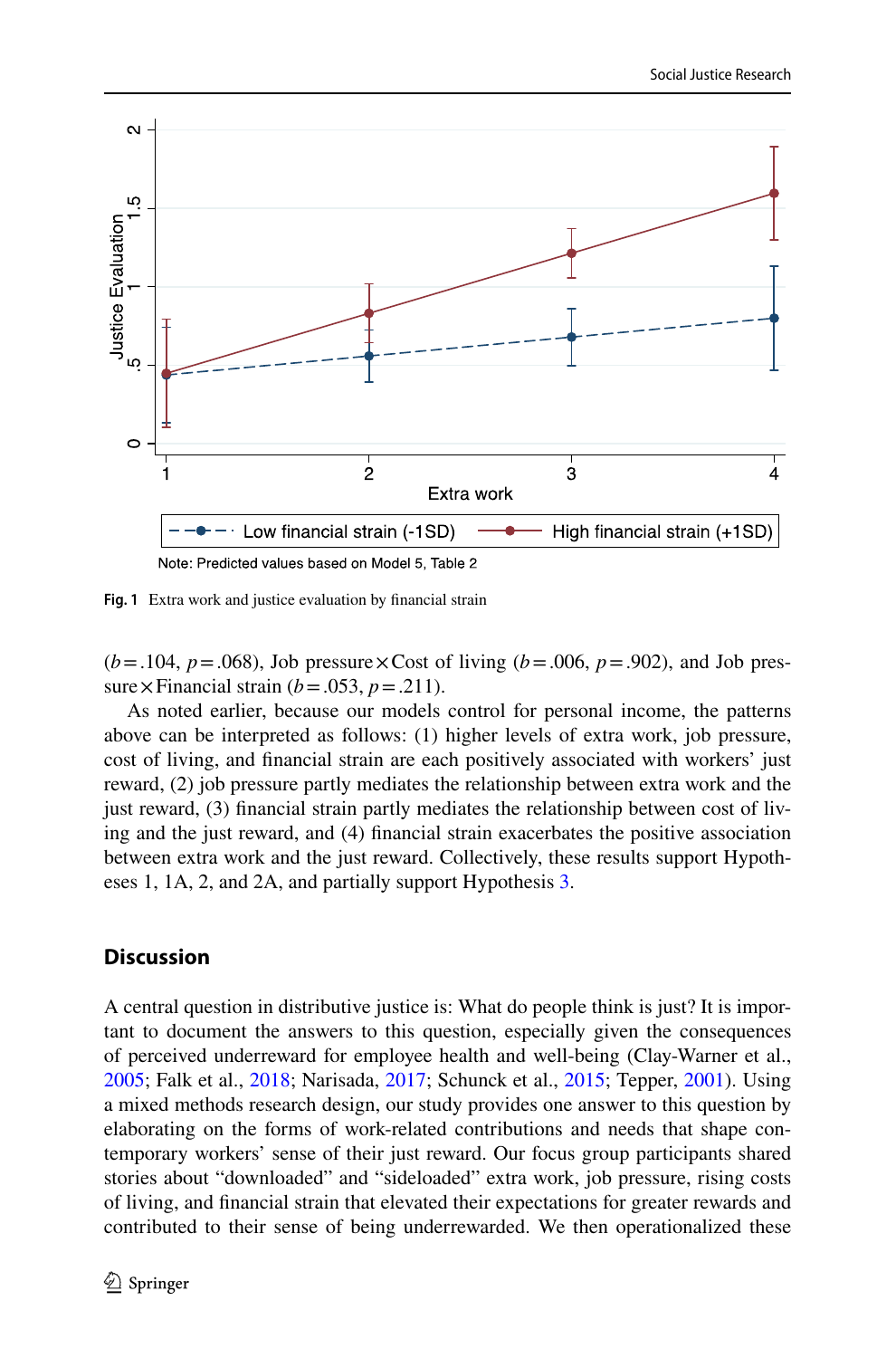themes and examined whether the patterns may be generalized to the broader population of Canadian workers. Our results demonstrated that each of these factors are independently associated with the just reward while also revealing mediation processes, and there was some evidence that work-related efort and need interact to shape even greater reward expectations. We discuss our main contributions below.

The equity principle is a central distributive justice rule that shapes expectations for greater rewards—and "effort" is a key input that shapes individuals' reward expectations (Adams, [1963](#page-23-2)). Researchers have measured effort in various ways to examine its association with evaluations about fair earnings. Factorial survey studies have operationalized effort with general measures of effort at work, while studies of refexive justice evaluations have commonly operationalized efort in terms of working hours. Inspired by research on occupational stress that conceptualize work effort broadly as exposure to work demands (Siegrist et al.,  $2004$ ), we set out to examine how workers made sense of their work efort and how they were related to their expectations of rewards. Our focus groups highlight the role of extra work and the associated feelings of being overwhelmed as factors that elevate reward expectations. First, extra work can be *downloaded* from those who hold higher positions of authority. Such work can emerge from organizational restructuring: When senior positions are dissolved, extra work is downloaded to workers below. The nature of downloaded work also entails the type of documentation work that takes away from one's principal and perhaps more gratifying work. Second, extra work can also be *sideloaded* from coworkers or others who occupy similar levels in the organizational hierarchy. Sideloaded work can emerge when one must take on extra work to correct for colleagues' mistakes or cover for those who are less skilled. One unexpected way in which sideloaded work occurs is through employee turnover. The reduced number of workers lead to more extra work—and completing the work of multiple people can lead to greater reward expectations. Taken together, our interviews document the forms of "extra work" as a novel work-related input and how this shapes the just reward. Given that the participants' narratives also intersected with feelings of devaluation and exploitation—and the implications for workers' sense of self—we encourage future research to examine whether workers' self-esteem and subjective social status may explain the link between extra work and elevated reward expectations.

In addition to the equity principle, prior research indicates that the need principle also guides people's ideas about what individuals should earn (Deutsch, [1975\)](#page-24-6). Prior research using vignettes have documented the relevance of marital and parental statuses in shaping observers' evaluations of what others should earn. We sought to extend this research by directly assessing how workers' own fnancial circumstances shape evaluations of their own earnings. Our focus group respondents invoked the need principle in discussing their source of perceived underreward. The perception that their earnings have not kept up with increases in the cost of living—and the associated fnancial strain—contribute to their greater just reward and a sense of underreward. Need-based justice entails the idea that individuals are entitled to a certain standard of living (Kittel, [2020\)](#page-24-3). Our focus group participants suggest that this standard of living entails costs associated with housing, infation, and commuting—and noted that their earnings should refect increases in these costs. Prior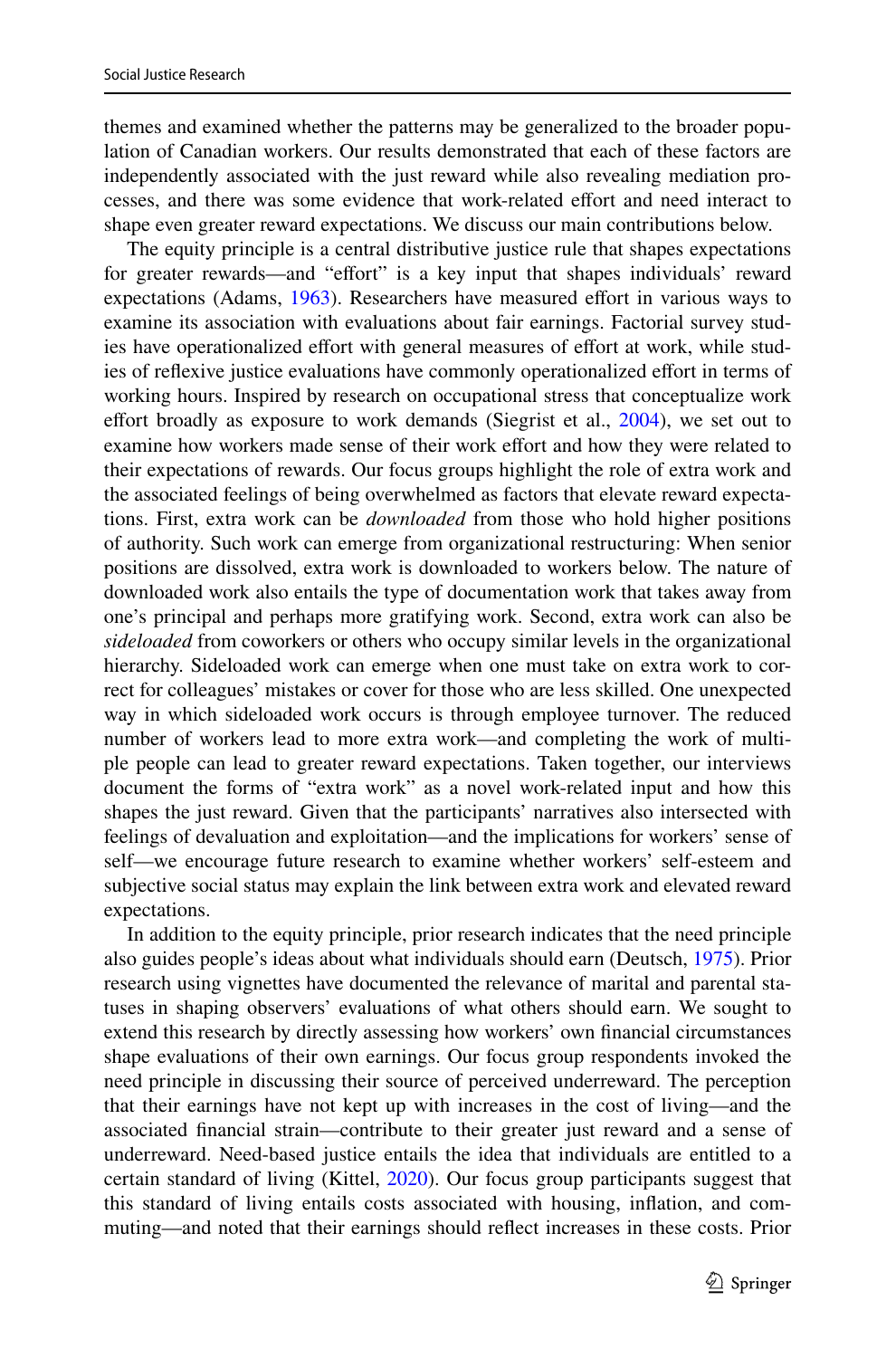research suggests that need considerations are unlikely to be salient in the work context where relationships tend to be impersonal and the situational goal emphasizes productivity (Deutsch, [1975](#page-24-6); Leventhal et al., [1980](#page-25-21)). While we did not fnd evidence that workers hold their employers responsible for distributing earnings based on need, it is clear that need considerations do play a role in elevating workers' just reward and shaping workers' sense of underreward.

Though these focus groups generated themes that elaborate on the equity and need principles, these results are limited to a specifc group of workers in Toronto. We therefore tested hypotheses generated from the focus groups using a national sample of Canadian workers. Overall, the quantitative results demonstrate that the themes identifed in the focus groups generalize to the broader population of working Canadians: Higher levels of extra work, rising cost of living, and fnancial strain are each associated with greater reward expectations. Our results also indicate *processes* of work efort and need that were suggested in the focus group narratives. Extra work is associated with a higher just reward, in part, because extra work is associated with higher levels of job pressure. Likewise, the evaluation that the cost of living has gotten worse over the years is associated with a higher just reward, partly because the rising cost of living is associated with fnancial strain.

The quantitative results also reveal that elements of work effort and need can interact to shape the just reward. Specifcally, we found that higher levels of extra work are associated with higher reward expectations—but more strongly for those who report higher fnancial strain. The particular combination of engaging in uncompensated extra work while being fnancially strained may implicate a sense of devaluation and injustice that shapes even greater reward expectations. According to the justice judgment model, an individual's judgment of how much of an outcome he or she deserves is an *additive* function of deserved outcomes based on each distributive justice rule (Leventhal, [1980\)](#page-25-22). Our fnding suggests that under some circumstances the judgments of deservingness may be a *multiplicative* function of distributive justice principles: The amount of reward deserved based on the equity rule may depend on need considerations.

### **Future Research Directions and Practical Implications**

One direction of future research is to examine the implications of income inequality on fairness evaluations of one's own income. Recent research documents that higher income inequality within one's organization is associated with greater perceptions of unjust pay and a greater just reward (Sauer & May,  $2017$ ). Thus, while social comparisons with coworkers who are similar in age, education, and tasks are a key deter-minant of fairness perceptions of one's own earnings (Sauer & May, [2017\)](#page-25-9), comparisons with more privileged members may also be important. Extending this work, future research might assess how income inequality in one's area of residence or the broader society could also shape justice evaluations of one's own earnings. Sach-weh's [\(2012](#page-25-23)) in-depth qualitative interviews reveal that while Germans generally agree that income diferences based on merit is justifed, people object to the *degree* of income inequality—poverty and extreme wealth. In his interviews, participants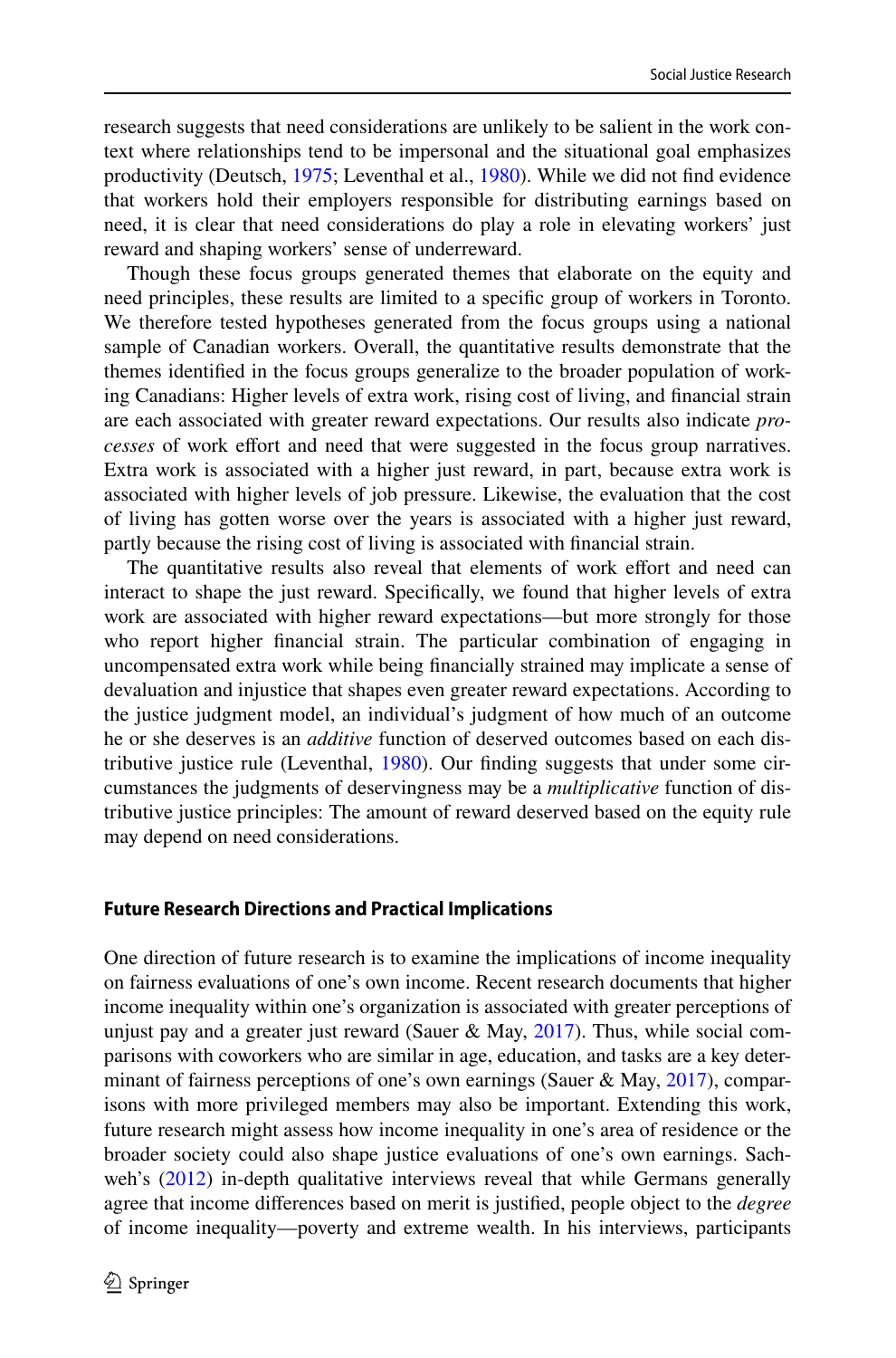expressed frustrations and psychological strain about their relative socioeconomic inferiority compared to more privileged individuals. In our focus group interviews, a few participants compared their own earnings to those of wealthy CEOs and executives. For example, referencing a CEO that earned "9 million a year," a participant noted that "he makes by lunch time what I make in a year, so that equality has to come" and called on policymakers to "equalize the pay." Higher levels of income inequality in the broader society may be associated with greater perceptions of unjust earnings. If this is true, there are implications for the broader literature on the consequences of income inequality. Prior research has documented a positive association between income inequality and poor well-being (Wilkinson & Pickett, [2010](#page-26-1)) and a positive association between perceived unjust earnings and poor well-being (Robbins et al., [2012\)](#page-25-1). Thus, one hypothesis for future research is whether perceptions of unjust earnings could function as a mediator in the association between income inequality and well-being.

Another direction of future research is to assess the impact of the current COVID-19 pandemic on work contributions and need. As employers cut costs through layofs and furloughs, work may have been downloaded, sideloaded, or perhaps even *up*loaded (from lower to higher status positions) for remaining workers. Moreover, workers may also face increased demands associated with the implementation of COVID-19 health and safety procedures (e.g., performing additional sanitation requirements, managing return-to-work documentation and signage). These forms of extra work that span beyond one's ordinary responsibilities or job descriptions may shape expectations for greater rewards. In addition, as mandates for social distancing forced many white-collar workers to work from home, this fexibility can have downsides. Prior research indicates that schedule control in the face of high work demands can have negative implications for strains in the work–family interface (Badawy & Schieman, [2020](#page-24-23); Blair-Loy, [2009\)](#page-24-24), which are associated with greater expectation of rewards (Narisada, [2020](#page-25-13)). In the context of high unemployment and increased job and employment insecurity, the fexibility aforded by working from home may increase the pressure to be constantly available to fulfll the "ideal worker" norm—contributing to stress in the work–family interface and the sense of overload. If increases in hours or the quantity of work are not met with adequate recognition from supervisors and management, increased contributions may shape greater perceptions of unjust rewards.

The pandemic also has implications for our fndings about need. Unemployment is associated with greater fnancial strain (Pearlin et al., [1981;](#page-25-24) Price et al., [2002\)](#page-25-25), which may shape greater perceptions of unjust rewards when returning to work. The economic fallout of the pandemic and the inequalities it has exacerbated may also have implications for the relevance of the need principle in guiding people's decisions about how earnings should be distributed. Recall that need-based justice refers to the idea that "all members of a society are entitled to the consumption of a certain basket of goods, or put otherwise, a certain standard of living" (Kittel, [2020](#page-24-3)). In practice, the need principle may appear alongside the equity principle by specifying a social minimum from which no one should fall below, and rewards above this minimum are distributed based on merit (Boulding, [1962](#page-24-25); Kittel, [2020\)](#page-24-3). Amid the pandemic, a survey from March 2020 indicates that 71 percent of Europeans supported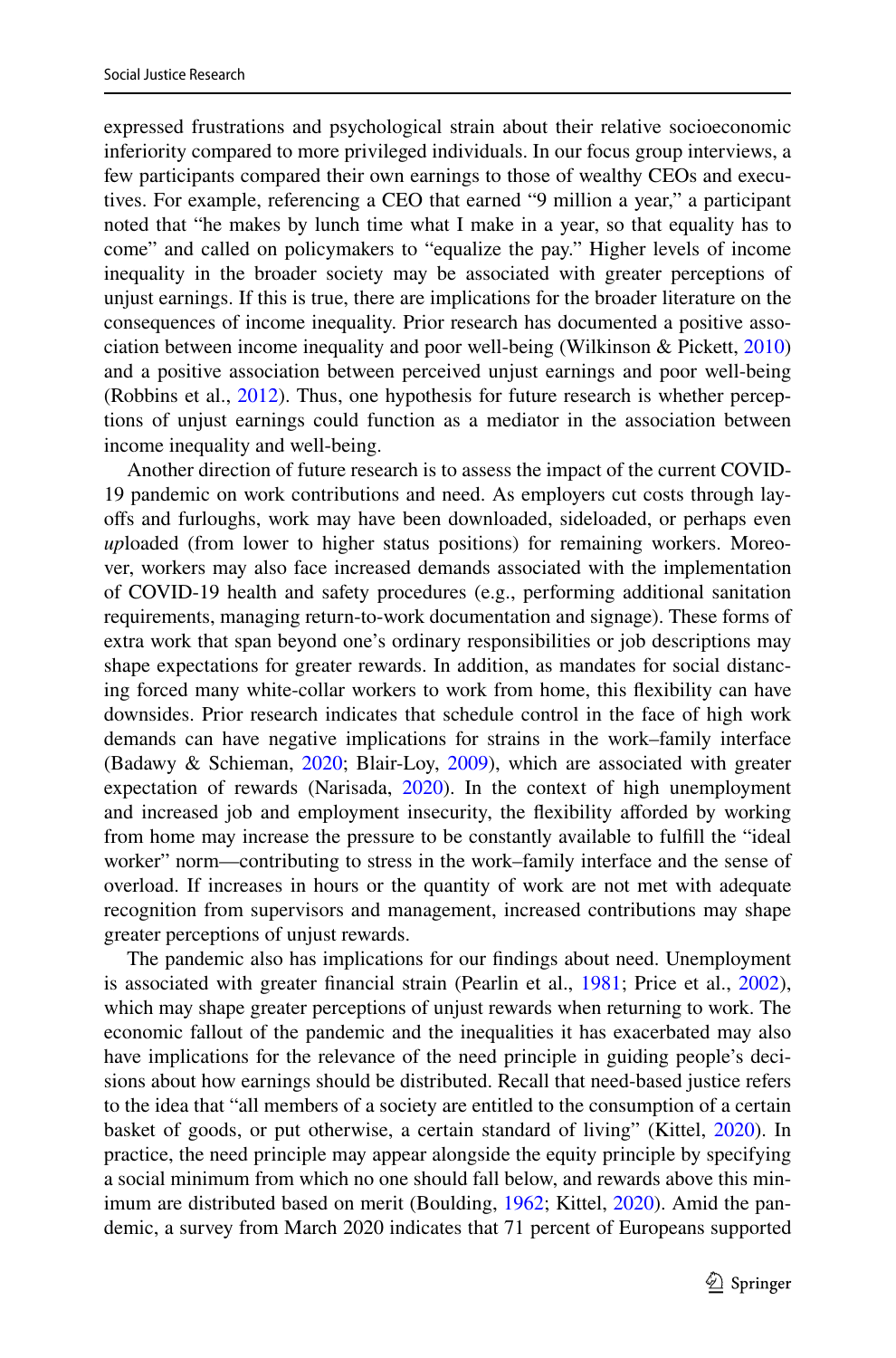the establishment of a universal basic income, where citizens would be paid a fxed amount by the government regardless of employment status (Ash & Zimmermann, [2020](#page-23-6)). While prior research has demonstrated that the need principle is not as important as the equity principle in shaping evaluations of what people should earn, the pandemic's economic consequences may have elevated its importance.

We wish to close by refecting on the practical implications. Organizations should care about their employees' perceptions of underreward. This is evidenced not only by research that documents the effects of underreward on employee health and well-being, but also by studies that demonstrate its association with outcomes that concern organizations, such as absenteeism (de Boer et al., [2002](#page-24-26)) and turnover (D'Ambrosio et al., [2018](#page-24-18)). One straightforward implication of our study is that employers may be able to mitigate employee perceptions of underreward by being cognizant of downloaded and sideloaded work and compensating employees for this extra work. Nevertheless, it may not always be feasible to increase monetary rewards for employees. In these circumstances, non-monetary rewards may foster a feeling of recognition that may alleviate concerns about underreward. Our focus group participants provided insights into the ways that these alternative rewards may compensate for the lack of perceived underreward:

*Karan*: So people most often feel underpaid because they are not being valued in the workplace. Underpaid is not just about money, not in my mind. It's also about the respect you get, also about the value you get at the workplace. It's also about the recognition you get in the workplace. So, the concept of total rewards in my work, it's not just money. It's a whole combination of everything you get at the workplace. So when you miss one of those components, even if you're getting paid enough in terms of dollars, you still feel underpaid. *Jane*: That's like the compensation thing. You can get paid in a health plan, or you can get paid with your company buying you a car, or you can get paid with your gas being paid because you're self-employed. There are various ways to be compensated [*Karan*: Yeah]. That aren't cash.

*Karan*: Also the recognition. You feel…don't you value being recognized for a good job done? Somebody giving you a \$100 bill and you being recognized in front of others? Which one would you take? I would take the recognition probably…

*Susan*: I would take the money [laughter].

*Steve*: Depending on what time of year it is [laughter].

*Karan*: I mean like, I'm not saying you know all occasions in all situations, but…

*Susan*: It's important to be valued.

*Steve*: Every now and then it's always nice to get that pat on the back.

Monetary rewards may be the most desirable form of recognition; however, nonmonetary forms of recognition may also alleviate feelings of underreward. These include benefts as Jane noted—but as Karan emphasized, it can also include more *interpersonal* forms of recognition such as feeling appreciated for a job well done and an occasional expression of approval. This narrative aligns with research showing that those who perceived their supervisors were fair and supportive were more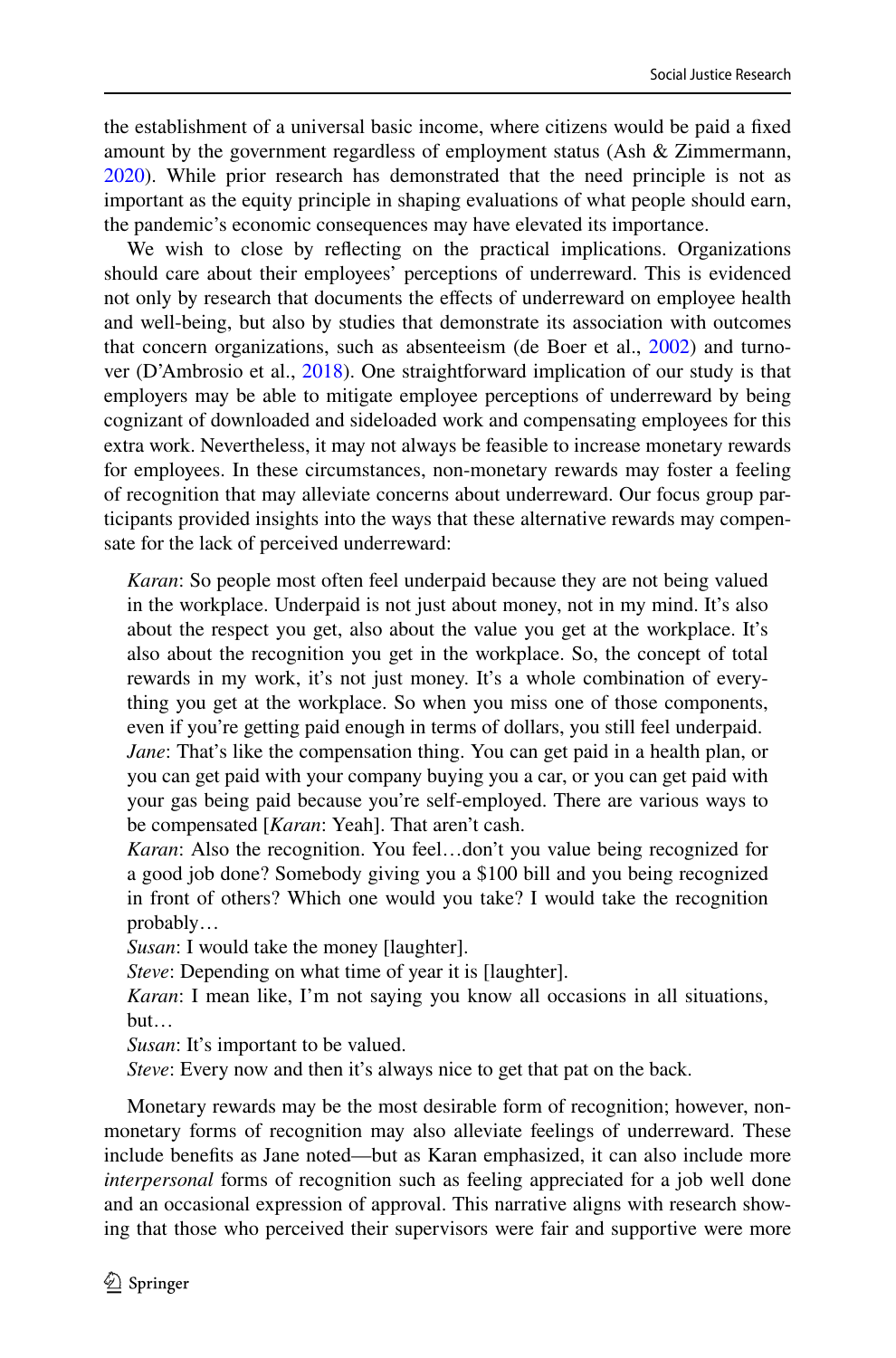likely to report lower just earnings, which suggests that "recognition and highquality relationships compensate for lower monetary rewards" (Sauer & May,  $2017$ , p. 52). Thus, in situations where increases in monetary rewards are not feasible, employers may still be able to mitigate feelings of underreward among their employees and avoid its potential downstream consequences by cultivating interpersonal forms of recognition for their employees.

To conclude, our study elaborates on the forms of work-related contributions and needs that shape the just reward among contemporary workers. Our fndings reveal that "downloaded" and "sideloaded" extra work shape greater expectation of rewards partly through feelings of overload, and rising cost of living and the associated fnancial strain also shape greater reward expectations. Furthermore, fnancial strain exacerbates the link between extra work and greater reward expectations. These discoveries are important because they expand the scope of what constitutes work effort and need, illuminate the processes of effort and need, and the ways in which effort and need considerations can combine synergistically to shape reward expectations. Documenting the antecedents of the just reward is critical in understanding the processes that determine individuals' perceptions of underreward, which has a variety of negative consequences for employees and organizations. Moving forward, we encourage researchers to continue integrating literatures on distributive justice, occupational health, and stress processes as well as insights from qualitative and quantitative approaches to document the conditions that determine workers' sense of what they should earn.

# **Appendix**

See Tables [3](#page-22-0) and [4](#page-23-5).

<span id="page-22-0"></span>

|  | Table 3 Distributive justice items in the 2017 Canadian Work, Stress, and Health Study (CANWSH) |  |  |  |  |  |  |  |  |  |  |  |  |
|--|-------------------------------------------------------------------------------------------------|--|--|--|--|--|--|--|--|--|--|--|--|
|--|-------------------------------------------------------------------------------------------------|--|--|--|--|--|--|--|--|--|--|--|--|

| Distributive justice questions                                                                                   | Response choices                                                                                                                                              |
|------------------------------------------------------------------------------------------------------------------|---------------------------------------------------------------------------------------------------------------------------------------------------------------|
| DJ1: "When you think about the pay you get for                                                                   | underpaid a lot; underpaid a little; paid about right;                                                                                                        |
| your work, do you feel you are"                                                                                  | overpaid a little; overpaid a lot                                                                                                                             |
| DJ2: "Is your pay just? We are not asking how                                                                    | much less than is just; a little less than is just; about                                                                                                     |
| much you would like to earn—but what you feel                                                                    | just for me; a little more than is just; much more                                                                                                            |
| is just given your skills and effort" a                                                                          | than is just                                                                                                                                                  |
| DJ3: "How fair is what you earn on your job in<br>comparison to others doing the same type of<br>work you do?" b | much less than you deserve; somewhat less than you<br>deserve; about as much as you deserve; somewhat<br>more than you deserve; much more than you<br>deserve |

<sup>a</sup>This item is adapted from the Social Inequality module of the 2009 International Social Survey Programme (ISSP)

<sup>b</sup>This item is adapted from the U.S General Social Survey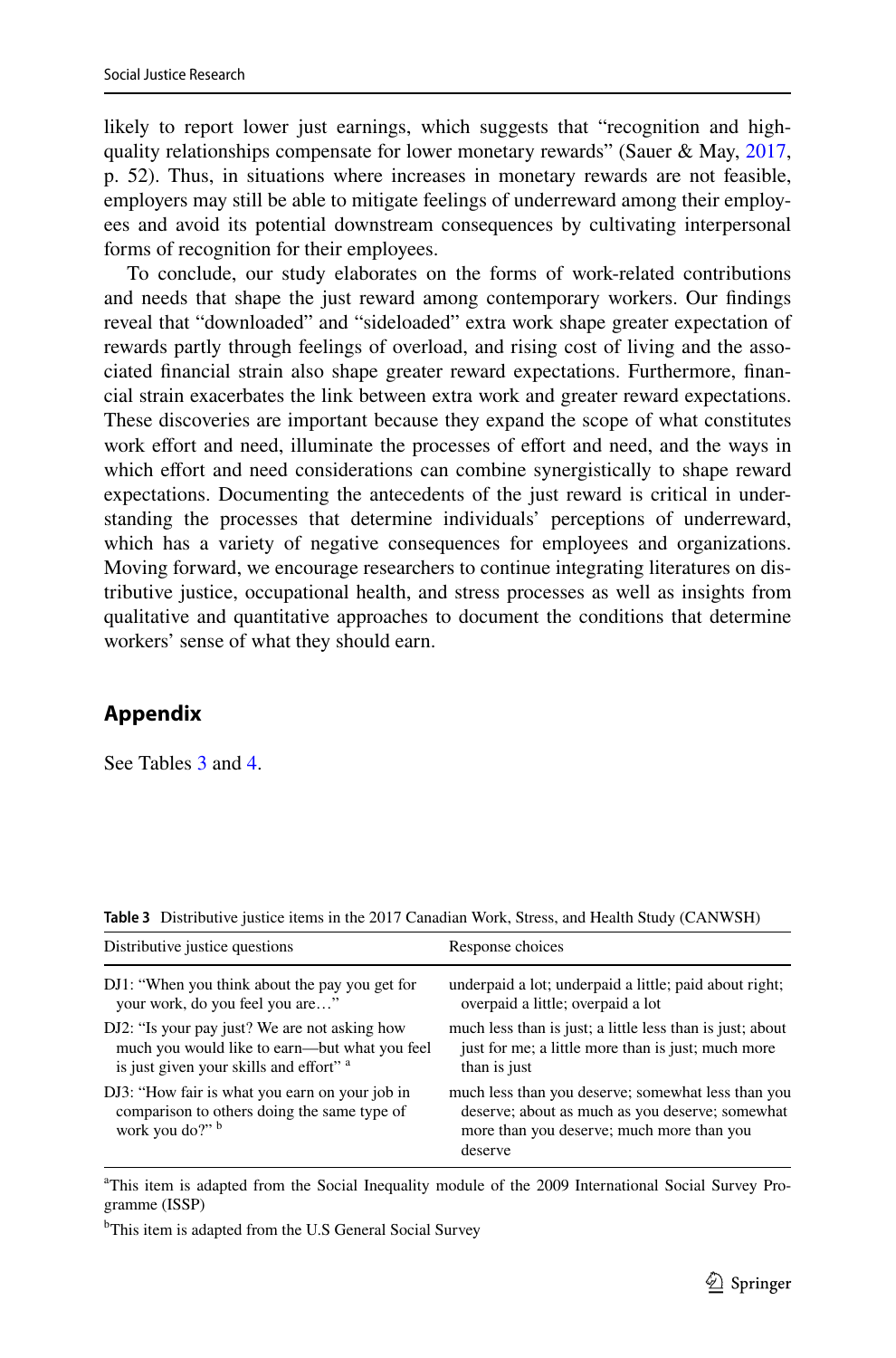<span id="page-23-5"></span>

| Table 4 Demographics of focus<br>group participants $(N=22)$ |                        | $\%$ |  |  |  |  |
|--------------------------------------------------------------|------------------------|------|--|--|--|--|
|                                                              | Gender                 |      |  |  |  |  |
|                                                              | Men                    | 41   |  |  |  |  |
|                                                              | Women                  | 59   |  |  |  |  |
|                                                              | Race/ethnicity         |      |  |  |  |  |
|                                                              | White                  | 59   |  |  |  |  |
|                                                              | Non-white              | 41   |  |  |  |  |
|                                                              | Age                    |      |  |  |  |  |
|                                                              | $20 - 29$              | 5    |  |  |  |  |
|                                                              | $30 - 39$              | 14   |  |  |  |  |
|                                                              | $40 - 49$              | 18   |  |  |  |  |
|                                                              | $50 - 59$              | 41   |  |  |  |  |
|                                                              | $60 - 69$              | 23   |  |  |  |  |
|                                                              | Marital status         |      |  |  |  |  |
|                                                              | Married                | 41   |  |  |  |  |
|                                                              | Not married            | 59   |  |  |  |  |
|                                                              | Education              |      |  |  |  |  |
|                                                              | Less than a Bachelor's | 36   |  |  |  |  |
|                                                              | Bachelor's degree      | 27   |  |  |  |  |
|                                                              | Graduate degree        | 36   |  |  |  |  |
|                                                              | Personal income        |      |  |  |  |  |
|                                                              | Less than \$20,000     | 5    |  |  |  |  |
|                                                              | \$20,000-\$39,999      | 23   |  |  |  |  |
|                                                              | \$40,000-\$59,999      | 9    |  |  |  |  |
|                                                              | \$60,000-\$79,999      | 36   |  |  |  |  |
|                                                              | \$80,000-\$99,999      | 18   |  |  |  |  |
|                                                              | \$100,000 or more      | 9    |  |  |  |  |

**Funding** Funding from the University of Toronto Tri-Council Bridge Funding supports this research (Scott Schieman, PI).

# **References**

<span id="page-23-4"></span>Aalberg, T. (2003). *Achieving justice: Comparative public opinion on income distribution*. Brill.

- <span id="page-23-2"></span>Adams, J. S. (1963). Toward an understanding of inequity. *Journal of Abnormal and Social Psychology, 67*(5), 422–436.
- <span id="page-23-0"></span>Alves, W. M., & Rossi, P. H. (1978). Who should get what? Fairness judgments of the distribution of earnings. *American Journal of Sociology, 84*(3), 541–564.
- <span id="page-23-6"></span>Ash, T. G., & Zimmermann, A. (2020, May 6). *In crisis, Europeans support radical positions*. eupinions. <https://eupinions.eu/de/text/in-crisis-europeans-support-radical-positions>

<span id="page-23-3"></span>Auspurg, K., & Hinz, T. (2015). *Factorial survey experiments*. Sage.

<span id="page-23-1"></span>Auspurg, K., Hinz, T., & Sauer, C. (2017). Why should women get less? Evidence on the gender pay gap from multifactorial survey experiments. *American Sociological Review, 82*(1), 179–210.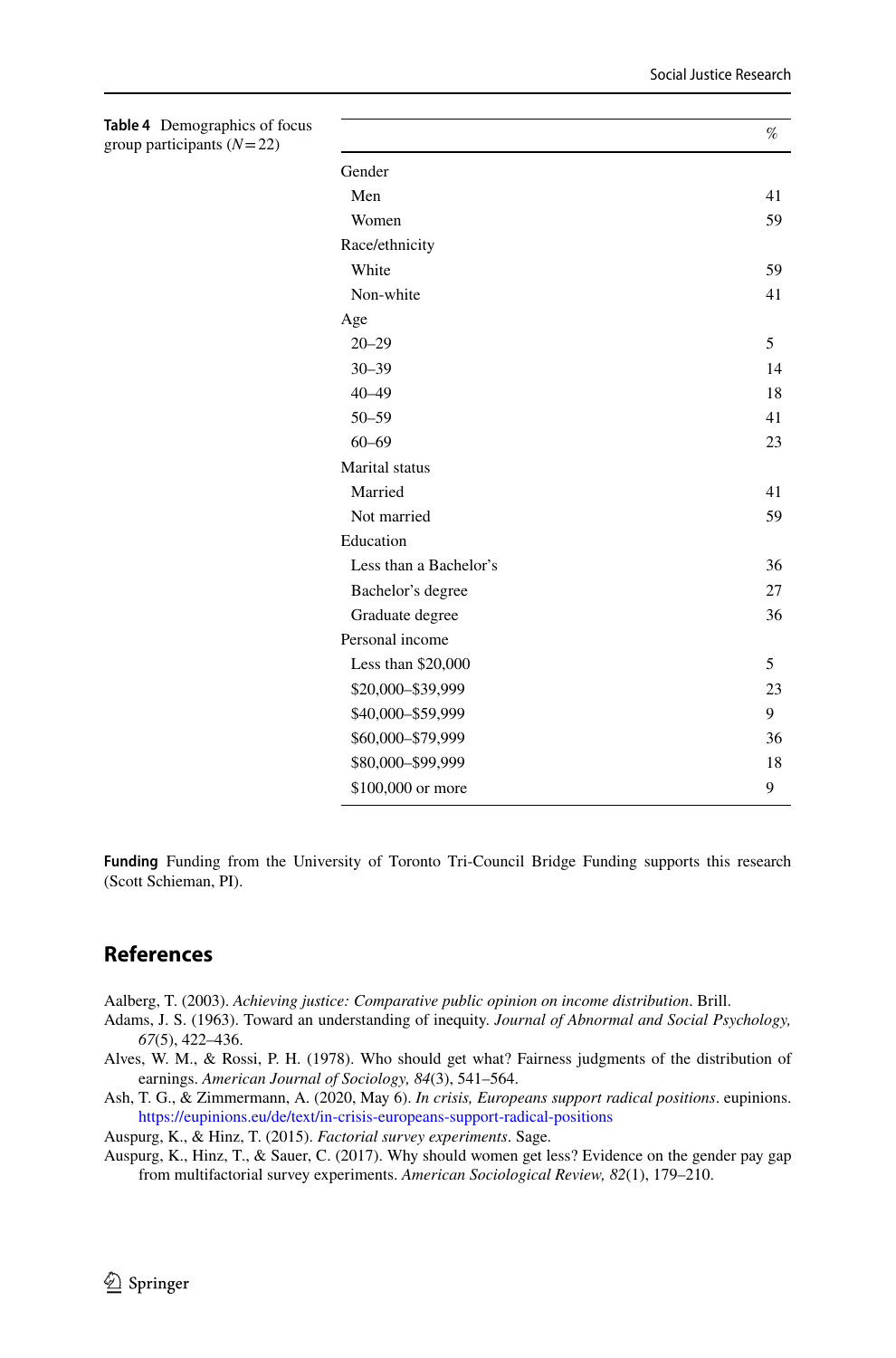- <span id="page-24-23"></span>Badawy, P., & Schieman, S. (2020). Controlling or channeling demands? How schedule control infuences the link between job pressure and the work-family interface. *Work and Occupations,* [https://](https://doi.org/10.1177/0730888420965650) [doi.org/10.1177/0730888420965650](https://doi.org/10.1177/0730888420965650).
- <span id="page-24-11"></span>Bakker, A. B., & Demerouti, E. (2017). Job demands-resources theory: Taking stock and looking forward. *Journal of Occupational Health Psychology, 22*(3), 273–285.
- <span id="page-24-24"></span>Blair-Loy, M. (2009). Work without end? Scheduling fexibility and work-to-family confict among stockbrokers. *Work and Occupations, 36*(4), 279–317.
- <span id="page-24-25"></span>Boulding, K. E. (1962). Social justice in social dynamics. In R. B. Brandt (Ed.), *Social justice.* (pp. 73–92). Prentice Hall.
- <span id="page-24-21"></span>Clay-Warner, J., Reynolds, J., & Roman, P. (2005). Organizational justice and job satisfaction: A test of three competing models. *Social Justice Research, 18*(4), 391–409.
- <span id="page-24-2"></span>Colquitt, J. A., Conlon, D. E., Wesson, M. J., Porter, C. O. L. H., & Ng, K. Y. (2001). Justice at the millennium: A meta-analytic review of 25 years of organizational justice research. *Journal of Applied Psychology, 86*(3), 425–445.
- <span id="page-24-10"></span>Cook, K. S., & Yamagishi, T. (1983). Social determinants of equity judgments: The problem of multidimensional input. In D. M. Messick & K. S. Cook (Eds.), *Equity theory: Psychological and sociological perspectives.* (pp. 95–126). Praeger Scientifc Press.
- <span id="page-24-18"></span>D'Ambrosio, C., Clark, A. E., & Barazzetta, M. (2018). Unfairness at work: Well-being and quits. *Labour Economics, 51*, 307–316.
- <span id="page-24-26"></span>de Boer, E. M., Bakker, A. B., Syroit, J. E., & Schaufeli, W. B. (2002). Unfairness at work as a predictor of absenteeism. *Journal of Organizational Behavior, 23*(2), 181–197.
- <span id="page-24-6"></span>Deutsch, M. (1975). Equity, equality, and need: What determines which value will be used as the basis of distributive justice? *Journal of Social Issues, 31*(3), 137–149.
- <span id="page-24-14"></span>Evans, M. D. R., Kelley, J., & Peoples, C. D. (2010). Justifcations of inequality: The normative basis of pay diferentials in 31 nations. *Social Science Quarterly, 91*(5), 1405–1431.
- <span id="page-24-22"></span>Falk, A., Kosse, F., Menrath, I., Verde, P. E., & Siegrist, J. (2018). Unfair pay and health. *Management Science, 64*(4), 1477–1488.
- <span id="page-24-7"></span>Gatskova, K. (2013). Distributive justice attitudes in Ukraine: Need, desert or social minimum? *Communist and Post-Communist Studies, 46*, 227–241.
- <span id="page-24-19"></span>George, J., & Wallio, S. (2017). Organizational justice and millennial turnover in public accounting. *Employee Relations, 39*(1), 112–126.
- <span id="page-24-20"></span>Geurts, S. A., Schaufeli, W. B., & Rutte, C. G. (1999). Absenteeism, turnover intention and inequity in the employment relationship. *Work & Stress, 13*, 253–267.
- <span id="page-24-15"></span>Greene, J. C., Caracelli, V. J., & Graham, W. F. (1989). Toward a conceptual framework for mixedmethod evaluation designs. *Educational Evaluation and Policy Analysis, 11*(3), 255–274.
- <span id="page-24-4"></span>Hegtvedt, K. A. (2018). Justice frameworks. In P. J. Burke (Ed.), *Contemporary social psychological theories.* (2nd ed., pp. 54–80). Stanford University Press.
- <span id="page-24-8"></span>Hermkens, P. L. J., & Boerman, F. A. (1989). Consensus with respect to the fairness of incomes: Diferences between social groups. *Social Justice Research, 3*(3), 201–215.
- <span id="page-24-12"></span>Hu, Q., Schaufeli, W. B., & Taris, T. W. (2013). Does equity mediate the efects of job demands and job resources on work outcomes? An extension of the job demands-resources model. *Career Development International, 18*(4), 357–376.
- <span id="page-24-1"></span>ISSP Research Group. (2012). International social survey programme: Social inequality IV–ISSP 2009. [Data fle]. Retrieved from<https://dbk.gesis.org/dbksearch/sdesc2.asp?no=5400>.
- <span id="page-24-0"></span>Jasso, G. (1978). On the justice of earnings: A new specifcation of the justice evaluation function. *American Journal of Sociology, 83*(6), 1398–1419.
- <span id="page-24-9"></span>Jasso, G., & Rossi, P. H. (1977). Distributive justice and earned income. *American Sociological Review, 42*(4), 639–651.
- <span id="page-24-5"></span>Jasso, G., Törnblom, K. Y., & Sabbagh, C. (2016). Distributive justice. In C. Sabbagh & M. Schmitt (Eds.), *Handbook of social justice theory and research.* (pp. 201–218). Springer.
- <span id="page-24-17"></span>Kelly, E. L., & Moen, P. (2020). *Overload: How good jobs went bad and what we can do about it*. Princeton University Press.
- <span id="page-24-3"></span>Kittel, B. (2020). Need-based justice: A sociological perspective. In S. Traub & B. Kittel (Eds.), *Needbased distributive justice: An interdisciplinary perspective.* (pp. 91–131). Springer.
- <span id="page-24-16"></span>Krueger, R. A., & Casey, M. A. (2014). *Focus groups: A practical guide for applied research*. (5th ed.). Sage.
- <span id="page-24-13"></span>Lamm, H., & Schwinger, T. (1980). Norms concerning distributive justice: Are needs taken into consideration in allocation decisions? *Social Psychology Quarterly, 43*(4), 425–429.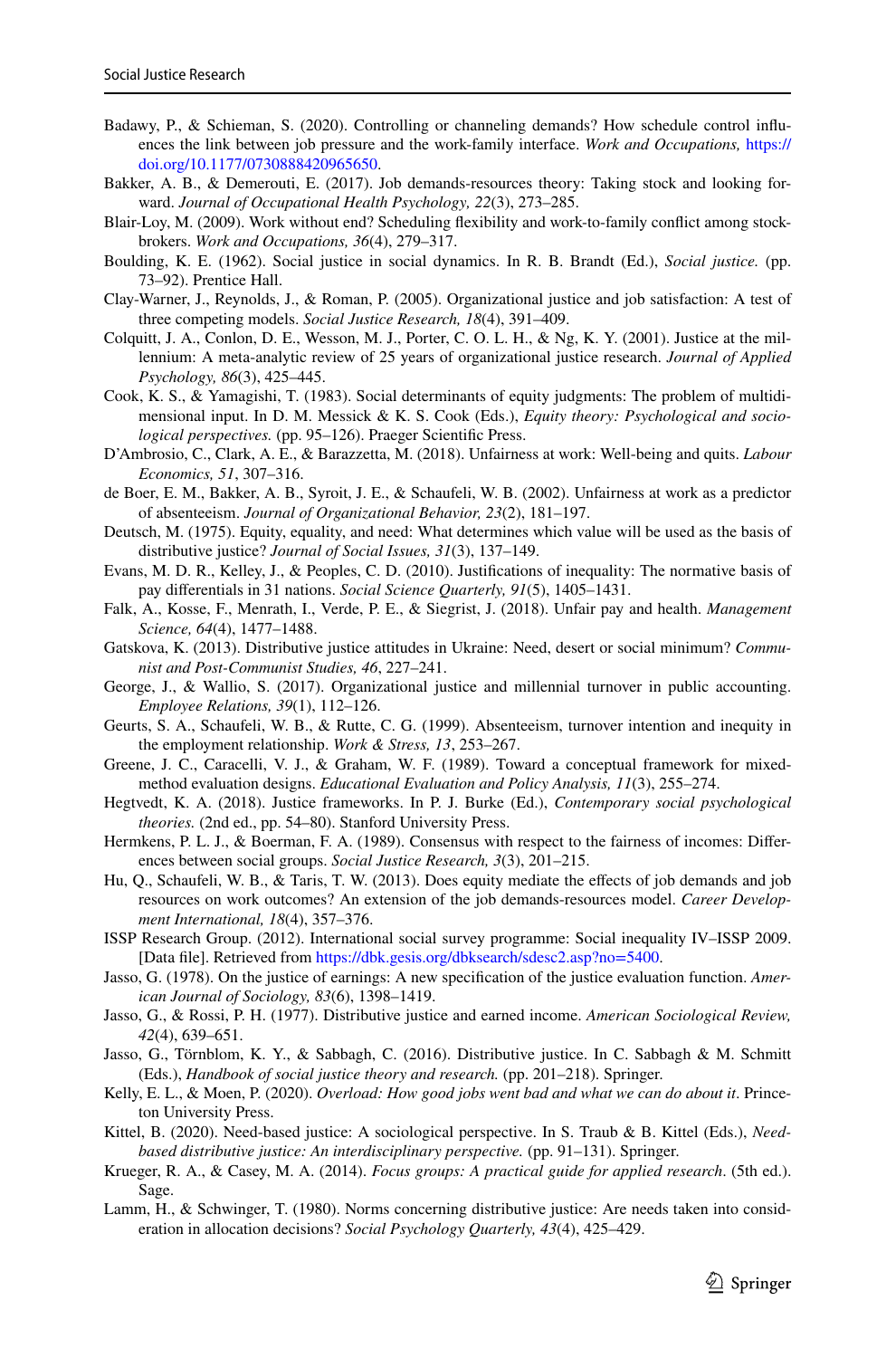- <span id="page-25-14"></span>Lamm, H., & Schwinger, T. (1983). Need considerations in allocation decisions: Is it just? *The Journal of Social Psychology, 119*(2), 205–209.
- <span id="page-25-22"></span>Leventhal, G. S. (1980). What should be done with equity theory? New approaches to the study of fairness in social relationships. In K. J. Gergen, M. S. Greenberg, & R. H. Willis (Eds.), *Social exchange: Advances in theory and research.* (pp. 27–55). Plenum Press.
- <span id="page-25-21"></span>Leventhal, G. S., Karuza, J., Jr., & Fry, W. R. (1980). Beyond fairness: A theory of allocation preferences. In G. Mikula (Ed.), *Justice and social interaction.* (pp. 167–218). Springer.
- <span id="page-25-6"></span>Liebig, S., Sauer, C., & Friedhof, S. (2015). Using factorial surveys to study justice perceptions: Five methodological problems of attitudinal justice research. *Social Justice Research, 28*, 415–434.
- <span id="page-25-8"></span>Liebig, S., Sauer, C., & Schupp, J. (2012). The justice of earnings in dual-earner households. *Research in Social Stratifcation and Mobility, 30*, 219–232.
- <span id="page-25-16"></span>Morgan, D. L. (2014). *Integrating qualitative and quantitative methods: A pragmatic approach*. Sage.
- <span id="page-25-20"></span>Narisada, A. (2017). Socioeconomic status and the relationship between under-reward and distress: Bufering-resource or status-disconfrmation? *Social Justice Research, 30*(3), 191–220.
- <span id="page-25-0"></span>Narisada, A. (2019). *The social antecedents and consequences of the sense of distributive injustice*. [Doctoral dissertation, University of Toronto]. ProQuest Dissertations Publishing.
- <span id="page-25-13"></span>Narisada, A. (2020). Job pressure, the work-family interface, and the sense of distributive injustice: An elaboration of work-related inputs among 21st century workers. *Social Psychology Quarterly, 83*(2), 107–128.
- <span id="page-25-2"></span>Narisada, A., & Schieman, S. (2016). Underpaid but satisfed: The protective functions of security. *Work and Occupations, 43*(2), 215–255.
- <span id="page-25-17"></span>Pearlin, L. I. (1983). Role strains and personal stress. In H. Kaplan (Ed.), *Psychosocial stress: Trends in theory and research.* (pp. 3–32). Academic Press.
- <span id="page-25-18"></span>Pearlin, L. I. (1989). The sociological study of stress. *Journal of Health and Social Behavior, 30*(3), 241–256.
- <span id="page-25-24"></span>Pearlin, L. I., Menaghan, E. G., Lieberman, M. A., & Mullan, J. T. (1981). The stress process. *Journal of Health and Social Behavior, 22*(4), 337–356.
- <span id="page-25-25"></span>Price, R. H., Choi, J. N., & Vinokur, A. D. (2002). Links in the chain of adversity following job loss: How fnancial strain and loss of personal control lead to depression, impaired functioning, and poor health. *Journal of Occupational Health Psychology, 7*(4), 302–312.
- <span id="page-25-1"></span>Robbins, J. M., Ford, M. T., & Tetrick, L. E. (2012). Perceived unfairness and employee health: A meta-analytic integration. *Journal of Applied Psychology, 97*(2), 235–272.
- <span id="page-25-23"></span>Sachweh, P. (2012). The moral economy of inequality: Popular views on income diferentiation, poverty and wealth. *Socio-Economic Review, 10*, 419–445.
- <span id="page-25-9"></span>Sauer, C., & May, M. J. (2017). Determinants of just earnings: The importance of comparisons with similar others and social relations with supervisors and coworkers in organizations. *Research in Social Stratifcation and Mobility, 47*, 45–54.
- <span id="page-25-19"></span>Schneider, S. M., & Valet, P. (2017). Relative standards of distributive justice: How social comparison orientations moderate the link between relative earnings and justice perceptions. *Social Psychology Quarterly, 80*(3), 276–287.
- <span id="page-25-4"></span>Schunck, R., Sauer, C., & Valet, P. (2015). Unfair pay and health: The effects of perceived injustice of earnings on physical health. *European Sociological Review, 31*(6), 655–666.
- <span id="page-25-5"></span>Shamon, H., & Dülmer, H. (2014). Raising the question of 'who should get what?' again: On the importance of ideal and existential standards. *Social Justice Research, 27*, 340–368.
- <span id="page-25-11"></span>Siegrist, J. (1996). Adverse health effects of high-effort/low-reward conditions. *Journal of Occupational Health Psychology, 1*(1), 27–41.
- <span id="page-25-12"></span>Siegrist, J., Starke, D., Chandola, T., Godin, I., Marmot, M., Niedhammer, I., & Peter, R. (2004). The measurement of efort-reward imbalance at work: European comparisons. *Social Science & Medicine, 58*, 1483–1499.
- <span id="page-25-15"></span>Small, M. L. (2011). How to conduct a mixed methods study: Recent trends in a rapidly growing literature. *Annual Review of Sociology, 37*(1), 57–86.
- <span id="page-25-3"></span>Tepper, B. J. (2001). Health consequences of organizational injustice: Test of main and interactive efects. *Organizational Behavior and Human Decision Processes, 86*(2), 197–215.
- <span id="page-25-7"></span>Törnblom, K., & Kazemi, A. (2012). Advances in justice confict conceptualization: A new integrative framework. In E. Kals & J. Maes (Eds.), *Justice and conficts: Theoretical and empirical contributions.* (pp. 21–51). Springer.
- <span id="page-25-10"></span>Valet, P. (2018). Social structure and the paradox of the contented female worker: How occupational gender segregation biases justice perceptions of wages. *Work and Occupations, 45*(2), 168–193.